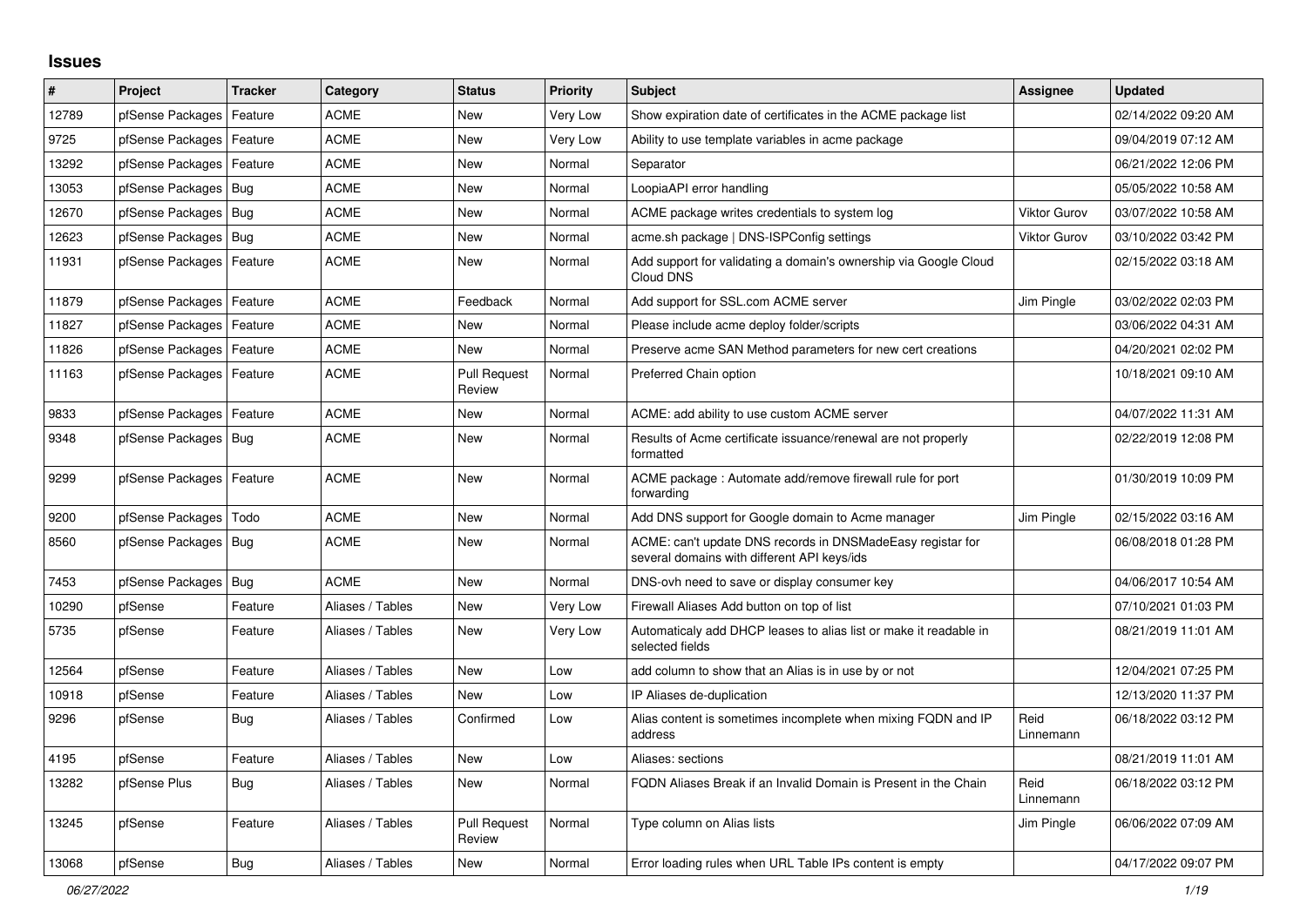| $\vert$ # | Project                    | <b>Tracker</b> | Category         | <b>Status</b>                 | <b>Priority</b> | Subject                                                                                                       | Assignee              | <b>Updated</b>      |
|-----------|----------------------------|----------------|------------------|-------------------------------|-----------------|---------------------------------------------------------------------------------------------------------------|-----------------------|---------------------|
| 12708     | pfSense                    | <b>Bug</b>     | Aliases / Tables | New                           | Normal          | alias with non resolving DNS entry breaks underlying pf table                                                 |                       | 02/20/2022 06:13 PM |
| 12600     | pfSense                    | Feature        | Aliases / Tables | New                           | Normal          | allow custom mask for a network alias created from a FQDN                                                     |                       | 12/15/2021 10:50 AM |
| 7665      | pfSense                    | Bug            | Aliases / Tables | New                           | Normal          | Host range validation for Aliases is not strict enough                                                        |                       | 08/21/2019 11:01 AM |
| 3387      | pfSense                    | Feature        | Aliases / Tables | <b>New</b>                    | Normal          | process_alias_urltable Frequency                                                                              |                       | 08/21/2019 11:01 AM |
| 1979      | pfSense                    | Feature        | Aliases / Tables | <b>New</b>                    | Normal          | Add some default read-only system aliases                                                                     | Jim Pingle            | 08/21/2019 11:01 AM |
| 11898     | pfSense Packages   Bug     |                | apcupsd          | New                           | Normal          | PHP error from apcupsd dashboard widget                                                                       |                       | 05/07/2021 09:12 AM |
| 11375     | pfSense Packages   Bug     |                | apcupsd          | New                           | Normal          | UPS Type <blank> for USB APC</blank>                                                                          |                       | 02/26/2021 11:10 AM |
| 10845     | pfSense Packages   Bug     |                | apcupsd          | New                           | Normal          | apcupsd doesn't stop when not enabled                                                                         |                       | 08/24/2020 10:16 AM |
| 8454      | pfSense Packages   Bug     |                | arpwatch         | New                           | Very Low        | Arpwatch package break email notifications from other sources                                                 |                       | 06/23/2022 07:49 PM |
| 12812     | pfSense Packages   Feature |                | arpwatch         | New                           | Normal          | Would it be helpful if the FreeBSD net-mgmt/arpwatch port had an<br>option to use mail/dma for mail delivery? |                       | 02/16/2022 06:09 PM |
| 12101     | pfSense Packages   Bug     |                | arpwatch         | Assigned                      | Normal          | ArpWatch Suppression Mac for "flip-flop" not suppressing                                                      | Viktor Gurov          | 10/09/2021 07:19 PM |
| 12863     | pfSense                    | Feature        | Authentication   | <b>New</b>                    | Very Low        | dynamically tune sha512crypt rounds                                                                           | Jim Pingle            | 03/19/2022 12:53 PM |
| 10352     | pfSense                    | Bug            | Authentication   | New                           | Very Low        | RADIUS authentication fails with MSCHAPv1 or MSCHAPv2 when<br>passwords contain international characters      |                       | 06/20/2022 04:04 PM |
| 8775      | pfSense                    | Feature        | Authentication   | New                           | Very Low        | Use SRV record for LDAP Authentication                                                                        |                       | 05/06/2020 07:49 AM |
| 8694      | pfSense                    | Feature        | Authentication   | New                           | Very Low        | Client CA Auth for PFSense WebGui                                                                             |                       | 08/21/2019 09:25 AM |
| 13260     | pfSense                    | Feature        | Authentication   | <b>New</b>                    | Normal          | Add support for OpenVPN static-challenge                                                                      |                       | 06/09/2022 02:04 PM |
| 13093     | pfSense                    | Bug            | Authentication   | In Progress                   | Normal          | LDAP authentication fails with extended query and RFC2307 group<br>lookups enabled                            | Chris Linstruth       | 05/31/2022 07:20 AM |
| 12726     | pfSense                    | <b>Bug</b>     | Authentication   | <b>New</b>                    | Normal          | LDAP select container button auto populate                                                                    |                       | 01/25/2022 01:48 PM |
| 12715     | pfSense                    | <b>Bug</b>     | Authentication   | New                           | Normal          | Long system startup time when LDAP is configured and unavailable<br>during startup.                           | Christian<br>McDonald | 01/24/2022 05:50 AM |
| 12546     | pfSense Plus               | Feature        | Authentication   | <b>New</b>                    | Normal          | Add 2FA Support to pfSense Plus Local Database Authentication                                                 |                       | 06/25/2022 05:30 PM |
| 12519     | pfSense                    | Bug            | Authentication   | New                           | Normal          | Fail authentication using special character in password via the LDAP<br>connector                             |                       | 11/12/2021 07:39 AM |
| 12458     | pfSense                    | Feature        | Authentication   | New                           | Normal          | Use "unixHomeDirectory" instead of "homeDirectory" when LDAP<br>authentication server is Active Directory     |                       | 10/15/2021 08:18 AM |
| 12283     | pfSense                    | <b>Bug</b>     | Authentication   | <b>New</b>                    | Normal          | LDAP/RADIUS authentication servers configuration does not allow<br>source IP address to be specified          |                       | 08/20/2021 01:15 AM |
| 12225     | pfSense                    | Bug            | Authentication   | <b>Pull Request</b><br>Review | Normal          | Group membership field is not needed for remote groups                                                        | Viktor Gurov          | 05/17/2022 02:21 PM |
| 12095     | pfSense                    | <b>Bug</b>     | Authentication   | New                           | Normal          | Memory leak in pcscd                                                                                          |                       | 06/01/2022 01:01 PM |
| 12091     | pfSense                    | Feature        | Authentication   | New                           | Normal          | RFE: Add support for sssd authentication                                                                      |                       | 12/10/2021 04:55 PM |
| 11920     | pfSense Plus               | Feature        | Authentication   | New                           | Normal          | SAML Authentication for pfSense (VPN and webConfigurator)                                                     |                       | 05/14/2021 12:56 AM |
| 11626     | pfSense Plus               | Bug            | Authentication   | New                           | Normal          | Google LDAP connection failed due to lack of SNI for TLS 1.3                                                  | Luiz Souza            | 06/27/2022 07:23 AM |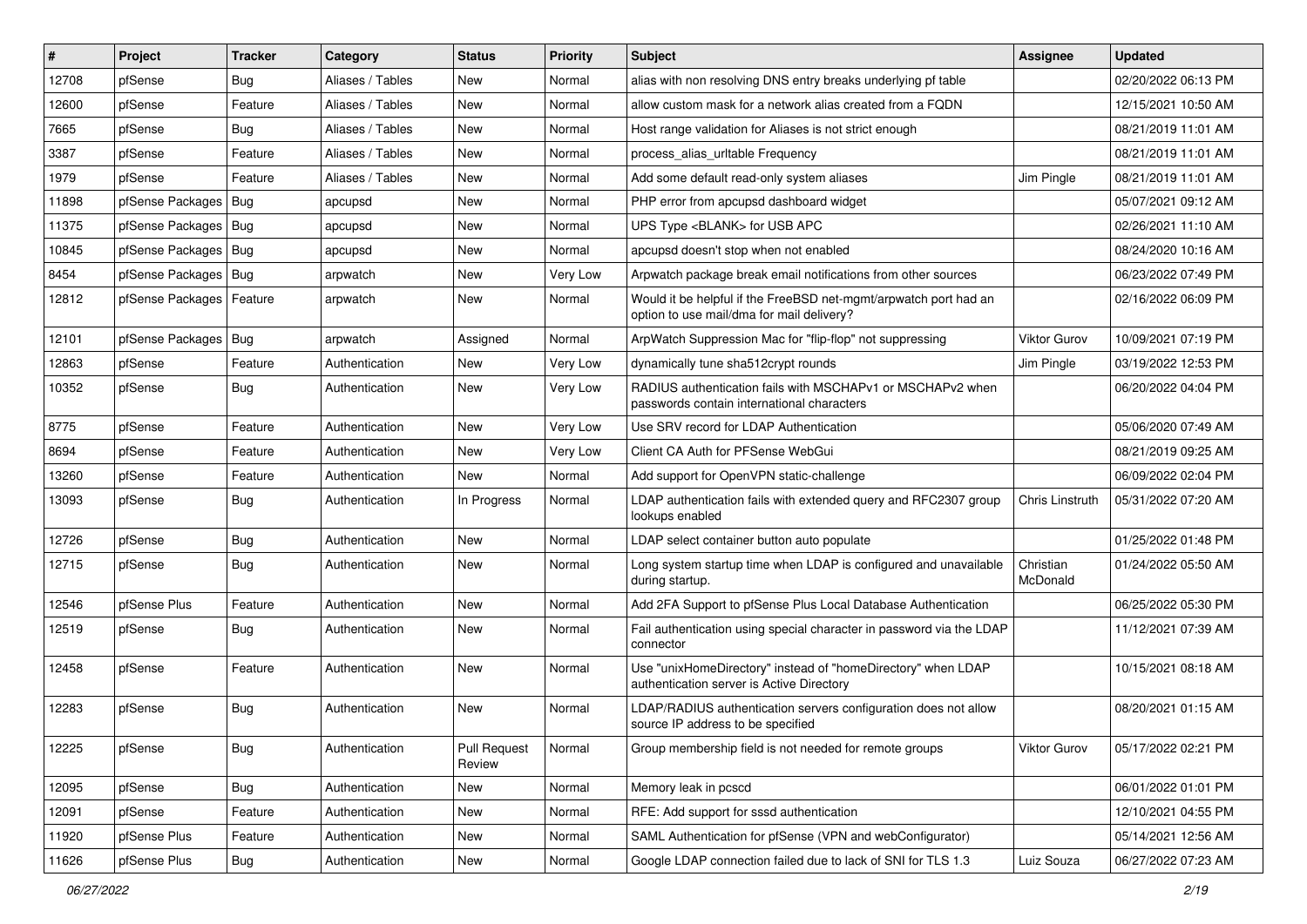| #     | Project                    | Tracker     | Category         | <b>Status</b> | <b>Priority</b> | <b>Subject</b>                                                                                                                      | <b>Assignee</b>       | <b>Updated</b>      |
|-------|----------------------------|-------------|------------------|---------------|-----------------|-------------------------------------------------------------------------------------------------------------------------------------|-----------------------|---------------------|
| 10843 | pfSense                    | Feature     | Authentication   | New           | Normal          | Allow user manager settings to specify multiple authentication<br>servers                                                           |                       | 01/13/2022 07:22 AM |
| 10765 | pfSense                    | Bug         | Authentication   | New           | Normal          | Ampersands in Idap extended query are escaped twice                                                                                 |                       | 09/02/2020 07:55 AM |
| 9937  | pfSense                    | Feature     | Authentication   | New           | Normal          | OpenVPN Login User Privilege                                                                                                        |                       | 11/29/2019 08:46 AM |
| 9288  | pfSense                    | Feature     | Authentication   | <b>New</b>    | Normal          | SSHGuard add pfSense signature in standard                                                                                          |                       | 08/14/2019 01:19 PM |
| 9222  | pfSense                    | Feature     | Authentication   | New           | Normal          | Add sshguard log when release an IP                                                                                                 |                       | 08/14/2019 01:00 PM |
| 9165  | pfSense                    | Feature     | Authentication   | New           | Normal          | only IPs can be added to sshguard whitelist                                                                                         |                       | 04/21/2022 12:39 PM |
| 8087  | pfSense                    | <b>Bug</b>  | Authentication   | New           | Normal          | Provide Calling-Station-ID to RADIUS backed VPN connections                                                                         |                       | 06/06/2020 05:36 AM |
| 6742  | pfSense                    | Feature     | Authentication   | New           | Normal          | OAuth2 authentication for OpenVPN (and for FreeRadius)                                                                              | Jim Thompson          | 10/19/2020 09:19 AM |
| 5825  | pfSense                    | Feature     | Authentication   | New           | Normal          | Allow EAP-RADIUS for authentication servers                                                                                         |                       | 08/21/2019 10:32 AM |
| 5652  | pfSense                    | <b>Bug</b>  | Authentication   | New           | Normal          | Radius IETF Class Group Assignment - Incorrect Standard                                                                             |                       | 08/13/2019 01:39 PM |
| 4242  | pfSense                    | Feature     | Authentication   | New           | Normal          | Two Factor or OTP Authentication for Admin Interface                                                                                |                       | 01/04/2022 12:07 PM |
| 4098  | pfSense                    | Feature     | Authentication   | New           | Normal          | Add option to force a password change on login                                                                                      |                       | 08/21/2019 10:31 AM |
| 11266 | pfSense Packages           | Feature     | AutoConfigBackup | New           | Very Low        | Give an option to list restore point in "reverse" order/latest at the top.                                                          |                       | 01/19/2021 06:58 PM |
| 12767 | pfSense Packages   Bug     |             | Avahi            | New           | Normal          | Package radavahi-daemon does does not exist in current pfSense<br>version and it has been removed" message on pfSense 2.7 restore   |                       | 02/07/2022 11:28 AM |
| 12329 | pfSense Packages   Feature |             | Avahi            | <b>New</b>    | Normal          | Add optional floating firewall rules for IPv4 and IPv6                                                                              |                       | 02/09/2022 04:43 PM |
| 13039 | pfSense Packages           | Feature     | AWS VPC          | New           | Normal          | Handle transit gateway VPNs in the AWS VPN wizard                                                                                   |                       | 04/11/2022 07:31 AM |
| 9497  | pfSense Packages   Bug     |             | AWS VPC          | New           | Normal          | AWS VPN Wizard: WebGUI times out.                                                                                                   |                       | 11/13/2019 10:07 AM |
| 9495  | pfSense Packages   Bug     |             | AWS VPC          | New           | Normal          | AWS VPC VPN wizard produces incorrect config (SHA256 should<br>be SHA1)                                                             |                       | 08/19/2019 02:45 PM |
| 11098 | pfSense Packages   Bug     |             | Backup           | Feedback      | Normal          | Backup Files and Directories plugin crashes firewall if /root specified<br>as backup location                                       | Viktor Gurov          | 12/23/2021 10:45 AM |
| 10900 | pfSense Packages   Bug     |             | Backup           | Feedback      | Normal          | /packages/backup/backup.php?a=download&t=backup HTTP 504,<br>or Sends PHP Error Message as ASCII/Text file Named<br>pfsense.bak.tgz |                       | 04/05/2022 01:51 AM |
| 1738  | pfSense                    | <b>Bug</b>  | Backup / Restore | New           | Very Low        | Restore fails when username in backup is not matching                                                                               |                       | 12/11/2021 07:51 PM |
| 13289 | pfSense                    | <b>Bug</b>  | Backup / Restore | New           | Low             | Attempting to restore a 0 byte "config.xml" prints an error that the<br>file cannot be read                                         |                       | 06/20/2022 10:46 AM |
| 7688  | pfSense                    | Feature     | Backup / Restore | <b>New</b>    | Low             | AutoConfigBackup - Info Icon - username only                                                                                        |                       | 10/22/2017 10:46 AM |
| 6608  | pfSense                    | Feature     | Backup / Restore | New           | Low             | backup and restore dhcp                                                                                                             |                       | 07/13/2016 04:09 PM |
| 13205 | pfSense Docs               | New Content | Backup / Restore | Feedback      | Normal          | ZFS Boot Environment documentation                                                                                                  | Christian<br>McDonald | 05/31/2022 10:55 AM |
| 12774 | pfSense                    | Bug         | Backup / Restore | New           | Normal          | Picture widget image is not saved in backup                                                                                         |                       | 04/04/2022 04:48 AM |
| 12553 | pfSense                    | Feature     | Backup / Restore | New           | Normal          | Auto Config Backup: Allow selecting multiple backups for deletion                                                                   |                       | 02/22/2022 04:27 AM |
| 12249 | pfSense                    | Bug         | Backup / Restore | New           | Normal          | HAProxy causing failed ACB backups                                                                                                  |                       | 11/15/2021 11:58 PM |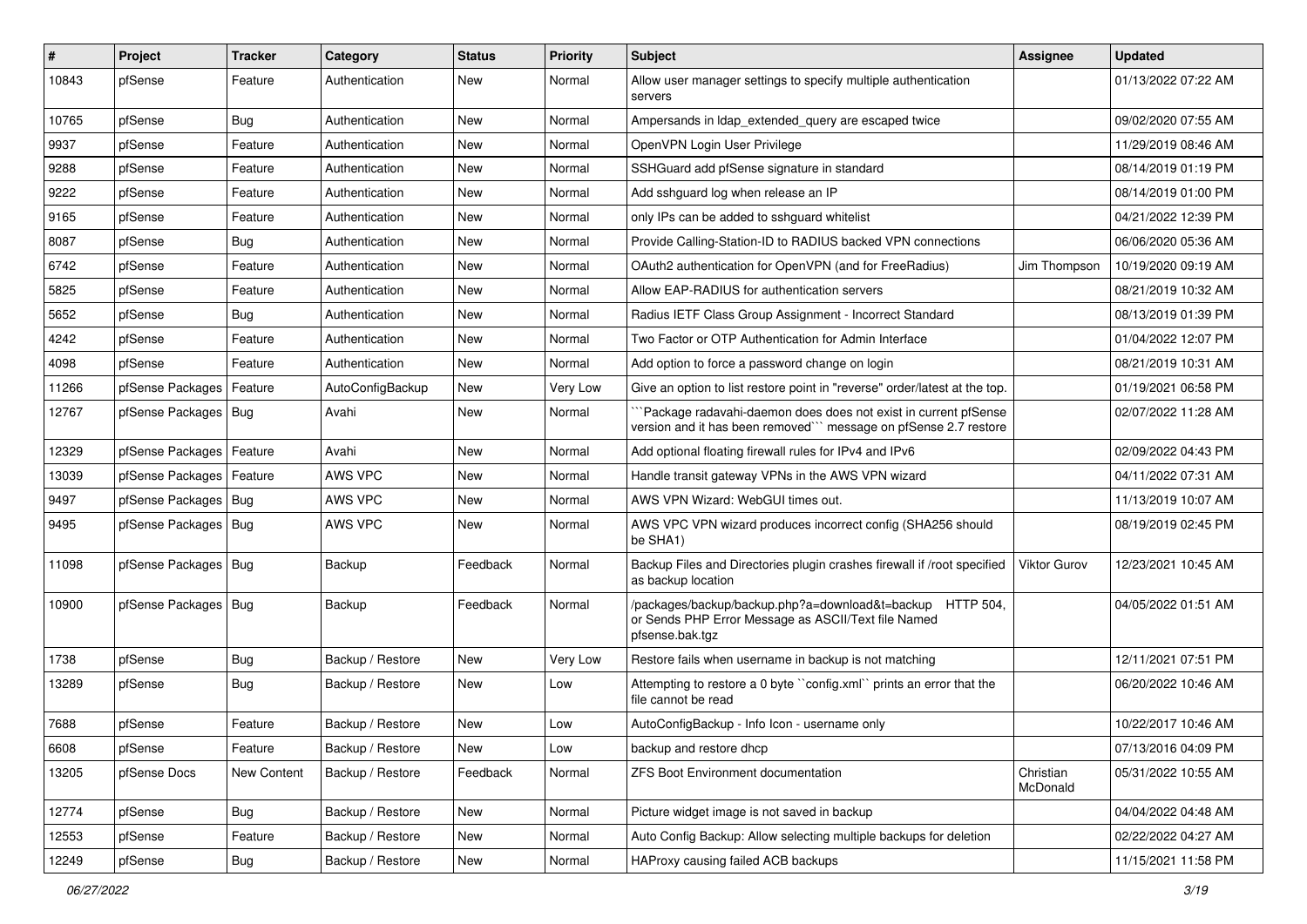| #     | Project                       | <b>Tracker</b> | Category         | <b>Status</b>                 | <b>Priority</b> | <b>Subject</b>                                                                                           | <b>Assignee</b>     | <b>Updated</b>      |
|-------|-------------------------------|----------------|------------------|-------------------------------|-----------------|----------------------------------------------------------------------------------------------------------|---------------------|---------------------|
| 11110 | pfSense                       | Bug            | Backup / Restore | New                           | Normal          | Backup file should be checked before restoring a specific area                                           |                     | 12/05/2020 02:50 PM |
| 9775  | pfSense                       | Feature        | Backup / Restore | New                           | Normal          | AutoConfigBackup - Rolling per day/hour cap on changes, retention<br>policy                              |                     | 09/20/2019 09:19 AM |
| 8076  | pfSense                       | <b>Bug</b>     | Backup / Restore | New                           | Normal          | User can easily apply an unusable interface configuration after<br>restore                               |                     | 08/14/2019 10:52 AM |
| 7757  | pfSense                       | Bug            | Backup / Restore | New                           | Normal          | Auto Config Backup fails to upload unless Default Gateway is up                                          |                     | 08/16/2019 12:47 PM |
| 4681  | pfSense                       | Feature        | Backup / Restore | New                           | Normal          | AutoConfigBackup make a way to easily download a saved backup                                            |                     | 08/16/2019 12:46 PM |
| 3697  | pfSense                       | Feature        | Backup / Restore | New                           | Normal          | New backup/restore area: Certificates                                                                    |                     | 03/11/2017 11:30 AM |
| 3696  | pfSense                       | Feature        | Backup / Restore | New                           | Normal          | Multiple items backup/restore                                                                            |                     | 06/06/2014 02:33 PM |
| 1367  | pfSense                       | Feature        | Backup / Restore | New                           | Normal          | Input validation on partial config restores                                                              |                     | 03/21/2011 01:16 AM |
| 286   | pfSense                       | Feature        | Backup / Restore | New                           | Normal          | Backup/restore users individually                                                                        |                     | 01/09/2021 03:48 PM |
| 11343 | pfSense Packages   Bug        |                | <b>BIND</b>      | Feedback                      | Low             | Invalid link to pfSense-pkg-bind changelog                                                               | Viktor Gurov        | 04/05/2022 08:12 AM |
| 11074 | pfSense Packages   Bug        |                | <b>BIND</b>      | New                           | Low             | bind Zone Settings Zones, Save button opens "Confirmation<br>required to save changes"                   |                     | 11/16/2020 11:08 AM |
| 13114 | pfSense Packages   Bug        |                | <b>BIND</b>      | Feedback                      | Normal          | BIND calls rndc in rc_stop when named is not running                                                     | <b>Stuart Wyatt</b> | 05/04/2022 12:41 PM |
| 13002 | pfSense Packages   Regression |                | <b>BIND</b>      | Feedback                      | Normal          | BIND 9.16_13 could not find existing DNSSEC keys at<br>/cf/named/etc/namedb/keys due to directory change | Viktor Gurov        | 03/31/2022 12:14 PM |
| 12869 | pfSense Packages   Bug        |                | <b>BIND</b>      | Feedback                      | Normal          | Bind DNS Package AAAA filtering Broken on new ZFS Installs                                               | <b>Viktor Gurov</b> | 03/09/2022 12:38 PM |
| 11634 | pfSense Packages   Regression |                | BIND             | New                           | Normal          | bind hangs when pfsense is reconnecting as an openvpn client to a<br>TUN openypn server                  |                     | 03/14/2021 07:23 AM |
| 10693 | pfSense Packages   Bug        |                | <b>BIND</b>      | <b>New</b>                    | Normal          | pfSense Bind Zone Editor UI does not update zone serial number<br>when a change is made                  |                     | 09/01/2021 12:51 AM |
| 10445 | pfSense Packages   Bug        |                | <b>BIND</b>      | Feedback                      | Normal          | BIND crashed when added RPZ. rpz is not a master or slave zone.                                          |                     | 04/21/2022 12:40 PM |
| 10330 | pfSense Packages   Bug        |                | <b>BIND</b>      | Feedback                      | Normal          | BIND zone configuration displays wrong DS resource record with<br>inline DNSSEC signing enabled          |                     | 04/21/2022 12:40 PM |
| 9916  | pfSense Packages   Feature    |                | <b>BIND</b>      | Feedback                      | Normal          | Check allow-transfer in custom option when the zone is slave                                             |                     | 04/21/2022 12:40 PM |
| 8199  | pfSense Packages   Feature    |                | BIND             | New                           | Normal          | Support reordering and/or sort alphabetically across BIND package                                        |                     | 12/12/2017 02:05 AM |
| 8197  | pfSense Packages   Bug        |                | BIND             | New                           | Normal          | BIND UI fails to properly update zone with inline DNSSEC signing<br>enabled                              |                     | 02/18/2019 05:23 PM |
| 8146  | pfSense Packages   Feature    |                | <b>BIND</b>      | New                           | Normal          | Zone Domain Records more powerfull for BIND Zones                                                        |                     | 08/13/2019 09:39 AM |
| 11563 | pfSense Packages   Bug        |                | <b>BIND</b>      | New                           | High            | BIND GUI writes TXT records > 255 characters                                                             |                     | 02/27/2021 07:11 AM |
| 10760 | pfSense Packages   Bug        |                | <b>BIND</b>      | New                           | High            | pfSense BIND 9.14.12 server terminates due to assertion failure                                          |                     | 07/11/2020 04:53 PM |
| 12782 | pfSense                       | Todo           | Build / Release  | New                           | Normal          | Disable compatibility flag                                                                               | <b>Brad Davis</b>   | 05/17/2022 02:33 PM |
| 4472  | pfSense                       | Feature        | Build / Release  | New                           | Normal          | Cryptographically sign every (sub-)release                                                               |                     | 08/13/2019 12:53 PM |
| 13272 | pfSense                       | <b>Bug</b>     | Captive Portal   | <b>Pull Request</b><br>Review | Very Low        | Voucher CSV output has leading space before voucher code                                                 | Jim Pingle          | 06/13/2022 10:27 AM |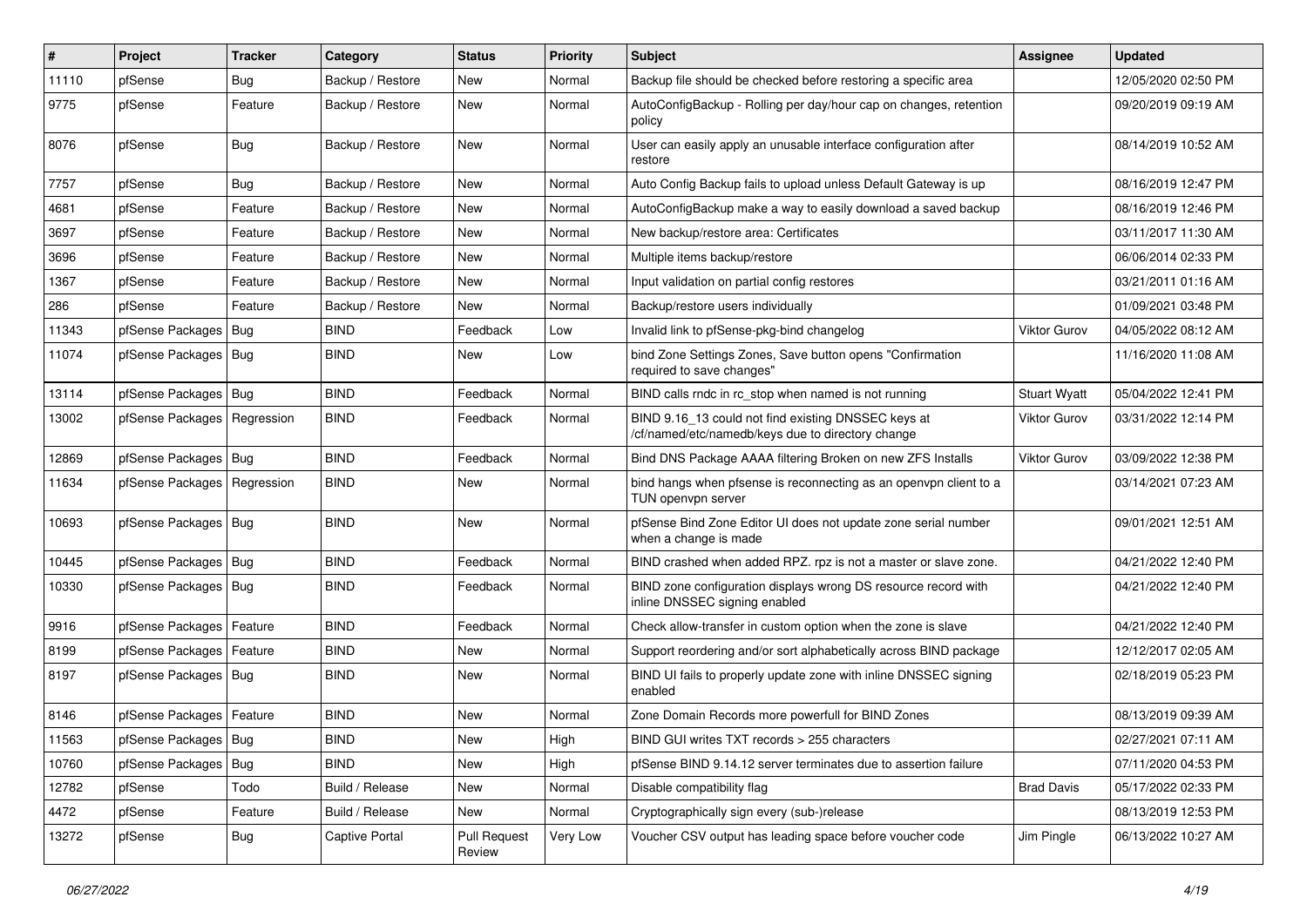| $\vert$ # | Project      | <b>Tracker</b> | Category              | <b>Status</b> | <b>Priority</b> | <b>Subject</b>                                                                                                          | <b>Assignee</b>   | <b>Updated</b>      |
|-----------|--------------|----------------|-----------------------|---------------|-----------------|-------------------------------------------------------------------------------------------------------------------------|-------------------|---------------------|
| 13220     | pfSense      | Feature        | Captive Portal        | <b>New</b>    | Very Low        | Voucher per-roll bandwidth restrictions and traffic quotas                                                              |                   | 05/26/2022 08:16 AM |
| 13219     | pfSense      | Feature        | Captive Portal        | New           | Very Low        | Enable/Disable single voucher roll                                                                                      |                   | 05/26/2022 08:14 AM |
| 7553      | pfSense      | Bug            | Captive Portal        | Confirmed     | Very Low        | Captive portal on a parent interface blocks traffic on VLAN interfaces<br>too                                           |                   | 08/19/2018 03:15 PM |
| 9970      | pfSense      | Feature        | <b>Captive Portal</b> | <b>New</b>    | Low             | Captive Portal and SAML2 Integration                                                                                    | Mauro Braggio     | 10/12/2020 07:39 AM |
| 5658      | pfSense      | <b>Bug</b>     | Captive Portal        | Confirmed     | Low             | Files with the same name cannot be uploaded to multiple captive<br>portal zones                                         |                   | 12/18/2015 07:19 PM |
| 4724      | pfSense      | Feature        | Captive Portal        | <b>New</b>    | Low             | Captive Portal Status Add Client Hostname                                                                               |                   | 05/22/2015 08:38 AM |
| 2545      | pfSense      | Feature        | Captive Portal        | <b>New</b>    | Low             | CaptivePortal: Custom "Re-authenticate every x minutes"                                                                 |                   | 07/08/2012 05:21 PM |
| 13290     | pfSense      | Regression     | Captive Portal        | Feedback      | Normal          | My PfSense version 2.7 is returning the error "dummynet bad switch<br>21" every time I activate my Captive Portals (7). |                   | 06/20/2022 06:01 PM |
| 13229     | pfSense Docs | Todo           | <b>Captive Portal</b> | Feedback      | Normal          | Update documentation for IPFW to PF transition for Limiters and<br><b>Captive Portal</b>                                | Jim Pingle        | 05/27/2022 03:04 PM |
| 13226     | pfSense      | <b>Bug</b>     | <b>Captive Portal</b> | Confirmed     | Normal          | Captive Portal doesn't disconnect established OpenVPN link                                                              | Reid<br>Linnemann | 05/30/2022 10:38 AM |
| 13215     | pfSense      | <b>Bug</b>     | <b>Captive Portal</b> | Assigned      | Normal          | Allowed MAC/IP/Hostname traffic counts for authorized users                                                             | Reid<br>Linnemann | 05/31/2022 05:31 PM |
| 12730     | pfSense      | Bug            | <b>Captive Portal</b> | <b>New</b>    | Normal          | RADIUS accounting does not work if WAN is down                                                                          |                   | 01/26/2022 05:13 AM |
| 12648     | pfSense      | Bug            | <b>Captive Portal</b> | <b>New</b>    | Normal          | Undocumented variables 'listenporthttp' and 'listenporthttps'                                                           |                   | 12/28/2021 10:44 AM |
| 12467     | pfSense      | <b>Bug</b>     | Captive Portal        | New           | Normal          | CP error on client disconnect after reboot                                                                              |                   | 10/17/2021 05:35 AM |
| 12357     | pfSense      | Bug            | Captive Portal        | New           | Normal          | Captive Portal popup Logout button loads full login page in popup<br>when clicked                                       |                   | 10/27/2021 12:10 PM |
| 11379     | pfSense      | Feature        | Captive Portal        | New           | Normal          | <b>Template Roll Printer</b>                                                                                            |                   | 02/07/2021 05:26 AM |
| 11189     | pfSense      | Feature        | Captive Portal        | <b>New</b>    | Normal          | Captive Portal - Tarpit option                                                                                          |                   | 12/23/2020 06:44 PM |
| 9627      | pfSense      | Feature        | Captive Portal        | New           | Normal          | Captive Portal only shows authenticated users                                                                           |                   | 08/14/2019 02:48 PM |
| 7971      | pfSense      | Feature        | Captive Portal        | New           | Normal          | Allow import, export and synchronization of MACs under Captive<br>Portal service                                        |                   | 10/19/2017 04:56 AM |
| 6956      | pfSense      | Feature        | Captive Portal        | New           | Normal          | Allow more control over concurrent logins                                                                               |                   | 11/23/2016 12:01 PM |
| 3377      | pfSense      | Feature        | <b>Captive Portal</b> | New           | Normal          | OAuth2 authentication in captive portal                                                                                 | Jim Thompson      | 10/19/2020 09:13 AM |
| 3053      | pfSense      | Feature        | Captive Portal        | <b>New</b>    | Normal          | Automatically add DHCP static addresses to CP passthru-mac                                                              |                   | 06/21/2013 11:54 AM |
| 2963      | pfSense      | Feature        | <b>Captive Portal</b> | <b>New</b>    | Normal          | Captive Portal MAC authentication request                                                                               |                   | 08/22/2017 09:09 PM |
| 2573      | pfSense      | Feature        | <b>Captive Portal</b> | <b>New</b>    | Normal          | Captive Portal support of RADIUS POD (Packet of Disconnect)                                                             |                   | 10/17/2016 03:14 AM |
| 2025      | pfSense      | Feature        | Captive Portal        | New           | Normal          | Captive Portal: Easy accessible Logout page instead of Logout<br>pop-up window                                          |                   | 02/06/2016 04:59 AM |
| 1924      | pfSense      | Feature        | Captive Portal        | <b>New</b>    | Normal          | Ability of CP's allowed IP addresses to use aliases                                                                     |                   | 07/26/2018 04:28 AM |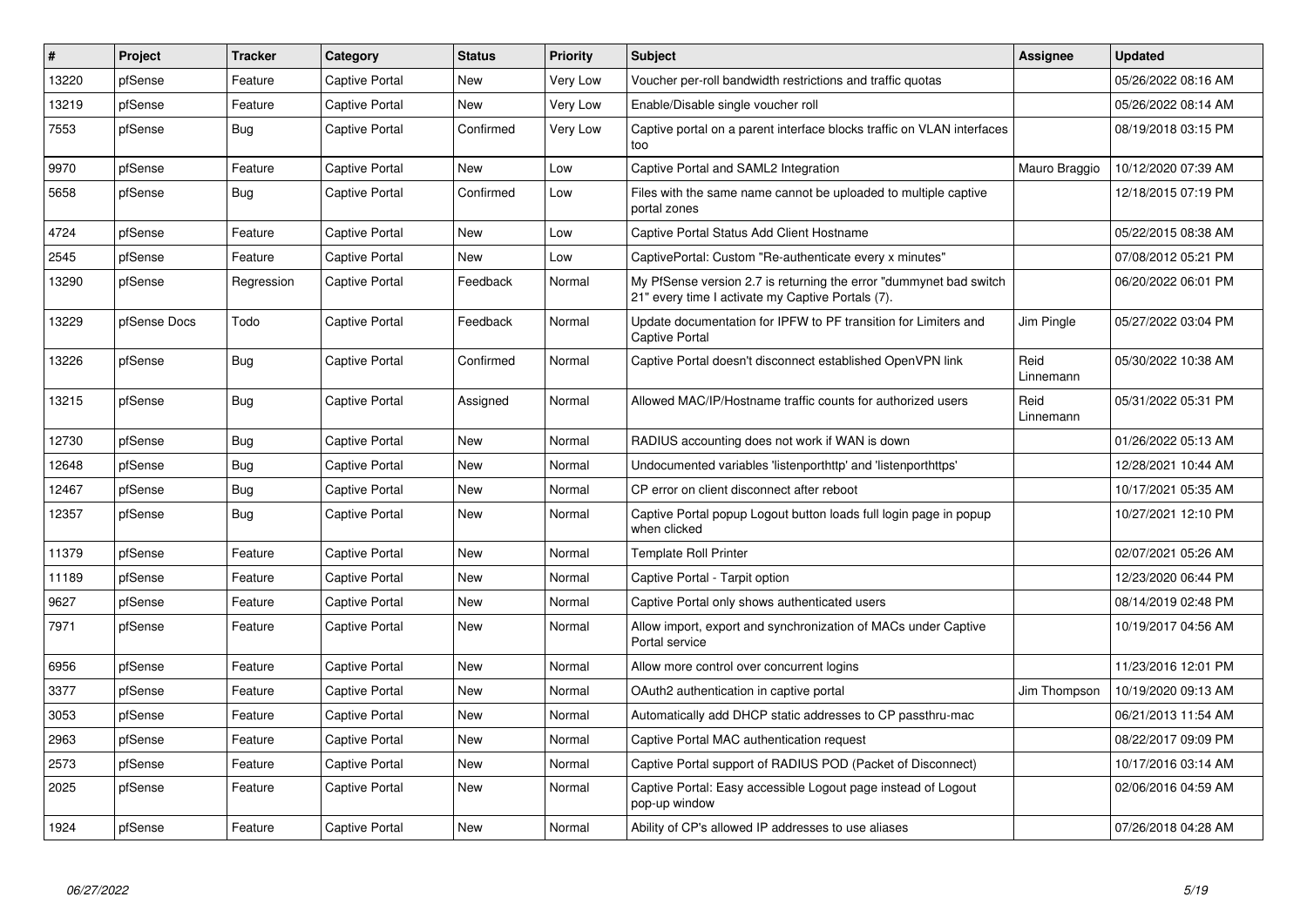| #     | <b>Project</b>   | <b>Tracker</b> | Category       | <b>Status</b>                 | <b>Priority</b> | <b>Subject</b>                                                                                          | Assignee             | <b>Updated</b>      |
|-------|------------------|----------------|----------------|-------------------------------|-----------------|---------------------------------------------------------------------------------------------------------|----------------------|---------------------|
| 1831  | pfSense          | Feature        | Captive Portal | <b>New</b>                    | Normal          | Captive portal IPv6 support                                                                             | Reid<br>Linnemann    | 05/25/2022 07:57 AM |
| 1675  | pfSense          | Bug            | Captive Portal | New                           | Normal          | Captive portal logout problems with pop-up blockers.                                                    | <b>Jared Dillard</b> | 03/28/2016 01:37 PM |
| 385   | pfSense          | Feature        | Captive Portal | <b>New</b>                    | Normal          | Reverse captive portal                                                                                  |                      | 08/13/2019 12:23 PM |
| 13110 | pfSense          | Bug            | CARP           | New                           | Very Low        | changing CARP VIP address does not update outbound NAT<br>interface IP                                  |                      | 05/03/2022 02:52 PM |
| 7648  | pfSense          | <b>Bug</b>     | CARP           | <b>New</b>                    | Very Low        | SPAN ports on an interface renders CARP HA inoperative                                                  |                      | 06/14/2017 09:19 PM |
| 8567  | pfSense          | Bug            | CARP           | New                           | Normal          | Using IPv6 VIP alias for services may affect CARP IPv6 VIP work                                         |                      | 06/12/2018 01:26 PM |
| 8566  | pfSense          | <b>Bug</b>     | CARP           | New                           | Normal          | Wrong IPv6 source in NS request in case using of IPv6 alias                                             |                      | 06/12/2018 01:26 PM |
| 8100  | pfSense          | <b>Bug</b>     | CARP           | <b>New</b>                    | Normal          | pfsync Initially Deletes States on Primary for Connections<br>Established through Secondary             | Luiz Souza           | 02/08/2022 12:59 PM |
| 5849  | pfSense          | <b>Bug</b>     | CARP           | <b>New</b>                    | Normal          | Routing fail on CARP IPsec                                                                              |                      | 12/18/2021 04:41 PM |
| 2218  | pfSense          | Feature        | CARP           | <b>New</b>                    | Normal          | Ability to delay CARP master status at boot time                                                        |                      | 03/03/2021 11:57 AM |
| 2099  | pfSense          | Todo           | CARP           | <b>New</b>                    | Normal          | Remove "queue" from CARP traffic                                                                        |                      | 01/19/2012 10:59 AM |
| 4845  | pfSense          | <b>Bug</b>     | CARP           | Confirmed                     | High            | CARP preemption doesn't switch to backup where connectivity<br>between systems is lost but not NIC link |                      | 07/28/2015 07:55 AM |
| 13063 | pfSense Packages | Feature        | Cellular       | Pull Request<br>Review        | Normal          | Cellular package shall support more modems and NMEA port                                                |                      | 05/06/2022 02:38 PM |
| 10796 | pfSense Packages | Feature        | Cellular       | Feedback                      | Normal          | Huawei ME909u-521 support                                                                               |                      | 04/21/2022 12:40 PM |
| 10258 | pfSense          | Feature        | Certificates   | New                           | Very Low        | allow to sign CA                                                                                        |                      | 02/20/2020 04:20 AM |
| 9889  | pfSense          | <b>Bug</b>     | Certificates   | <b>New</b>                    | Very Low        | CRL check for Intermediate CA CRLs fails                                                                | Jim Pingle           | 11/08/2019 11:03 AM |
| 12894 | pfSense Plus     | <b>Bug</b>     | Certificates   | <b>New</b>                    | Low             | duplicating freshly created certificates through refreshing                                             |                      | 03/03/2022 02:35 PM |
| 7289  | pfSense          | Bug            | Certificates   | New                           | Low             | Generating 4096bit Certificate                                                                          |                      | 08/14/2019 09:56 AM |
| 13305 | pfSense          | Feature        | Certificates   | <b>New</b>                    | Normal          | Certificate Revocation page should show expiration date                                                 |                      | 06/27/2022 10:26 AM |
| 12737 | pfSense          | <b>Bug</b>     | Certificates   | <b>New</b>                    | Normal          | CApath is not defined by default in curl                                                                |                      | 05/17/2022 02:30 PM |
| 11203 | pfSense          | <b>Bug</b>     | Certificates   | New                           | Normal          | certificate manager very slow                                                                           |                      | 12/31/2020 11:57 AM |
| 2276  | pfSense          | Feature        | Certificates   | <b>New</b>                    | Normal          | Remote CRL fetch support                                                                                |                      | 02/06/2016 04:14 AM |
| 1268  | pfSense          | Feature        | Certificates   | <b>New</b>                    | Normal          | Allow mass renewing of certs                                                                            |                      | 11/01/2019 03:17 PM |
| 1257  | pfSense          | Feature        | Certificates   | <b>Pull Request</b><br>Review | Normal          | Handle encypted CA/Certificate private keys                                                             |                      | 10/12/2020 07:12 AM |
| 13291 | pfSense Docs     | Todo           | Configuration  | <b>New</b>                    | Low             | Notification documentation                                                                              |                      | 06/21/2022 10:22 AM |
| 12402 | pfSense Docs     | Todo           | Configuration  | New                           | Normal          | Feedback on Configuration - Advanced Configuration Options -<br><b>Notifications</b>                    |                      | 09/24/2021 12:46 AM |
| 12098 | pfSense Docs     | Correction     | Configuration  | <b>New</b>                    | Normal          | Feedback on pfSense Configuration Recipes - Accessing a<br>CPE/Modem from Inside the Firewall           |                      | 07/02/2021 02:30 AM |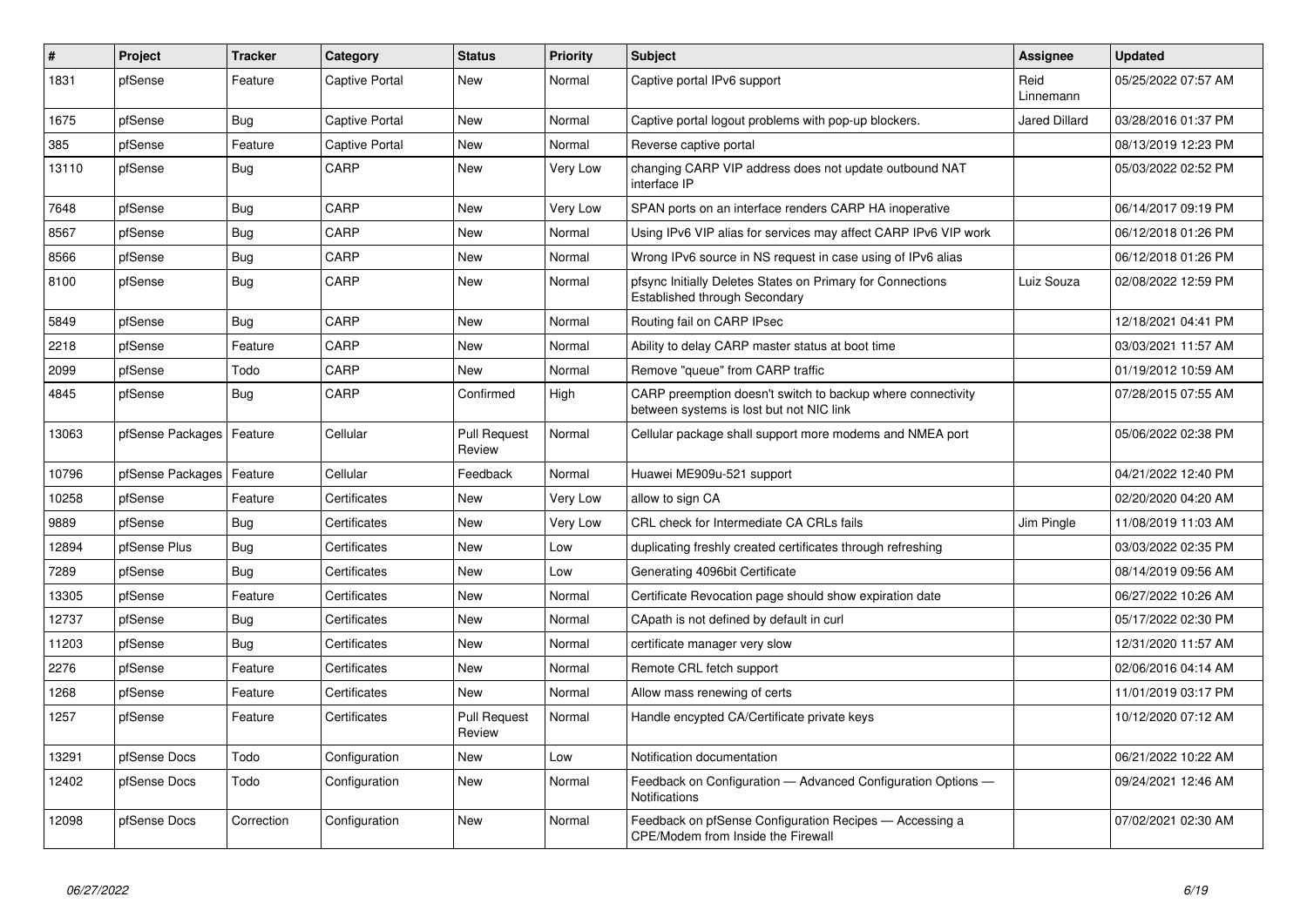| #     | Project          | <b>Tracker</b> | Category                 | <b>Status</b>                 | <b>Priority</b> | <b>Subject</b>                                                                                                        | Assignee             | <b>Updated</b>      |
|-------|------------------|----------------|--------------------------|-------------------------------|-----------------|-----------------------------------------------------------------------------------------------------------------------|----------------------|---------------------|
| 13288 | pfSense          | <b>Bug</b>     | Configuration<br>Backend | New                           | Normal          | Encode FreeRADIUS Custom Options                                                                                      |                      | 06/20/2022 10:36 AM |
| 13287 | pfSense          | Feature        | Configuration<br>Backend | New                           | Normal          | Encode OpenVPN Custom Options                                                                                         |                      | 06/20/2022 10:33 AM |
| 12483 | pfSense          | <b>Bug</b>     | Configuration<br>Backend | New                           | Normal          | GUI creates inconsistent config.xml                                                                                   |                      | 10/23/2021 06:48 AM |
| 10833 | pfSense          | <b>Bug</b>     | Configuration<br>Backend | New                           | Normal          | unbound exits on configuration error when link status flaps on LAN<br>interface                                       |                      | 08/13/2020 11:53 PM |
| 6398  | pfSense          | <b>Bug</b>     | Configuration<br>Backend | <b>New</b>                    | Normal          | If config cannot be loaded due to corruption or bug, it isn't handled<br>gracefully (just stops)                      |                      | 08/13/2019 01:23 PM |
| 5902  | pfSense          | Todo           | Configuration<br>Backend | <b>New</b>                    | Normal          | Use a common place for default values                                                                                 |                      | 08/13/2019 12:53 PM |
| 3895  | pfSense          | Feature        | Configuration<br>Backend | <b>New</b>                    | Normal          | Timeout for "Apply change"                                                                                            |                      | 01/25/2021 08:07 AM |
| 13258 | pfSense          | <b>Bug</b>     | Console Menu             | <b>Pull Request</b><br>Review | Low             | secret menu option 100                                                                                                | Jim Pingle           | 06/12/2022 01:44 PM |
| 13268 | pfSense          | Todo           | Console Menu             | Ready To Test                 | Normal          | columns don't align nicely in console with medium-long interface<br>names                                             |                      | 06/12/2022 10:32 PM |
| 13249 | pfSense          | <b>Bug</b>     | Console Menu             | <b>New</b>                    | Normal          | Running playback comands multiple times results in PHP error                                                          |                      | 06/06/2022 07:02 AM |
| 7747  | pfSense          | Feature        | Console Menu             | New                           | Normal          | Minor UI Tweak: Make hitting enter on the console (esp via SSH)<br>should not log you out, but simply redraw the menu |                      | 08/01/2017 04:03 PM |
| 6469  | pfSense          | Feature        | Console Menu             | <b>New</b>                    | Normal          | Improve help + self documentation in console PHP shell                                                                |                      | 08/13/2019 01:23 PM |
| 2693  | pfSense          | Feature        | Console Menu             | New                           | Normal          | Allow mapping mapping non-physical interfaces via console                                                             | <b>Mathieu Simon</b> | 11/27/2012 03:00 PM |
| 11970 | pfSense Packages | Bug            | Coreboot                 | <b>New</b>                    | Normal          | Netgate Firmware Upgrade Doesn't Work on XG-2758                                                                      |                      | 04/21/2022 12:39 PM |
| 13074 | pfSense Plus     | <b>Bug</b>     | Cryptographic<br>Modules | New                           | Normal          | AES-GCM with SafeXcel on Netgate 2100 causes MBUF overload                                                            |                      | 06/12/2022 11:14 AM |
| 12658 | pfSense Packages | Feature        | darkstat                 | <b>New</b>                    | Normal          | Adding prometheus metrics to darkstat                                                                                 |                      | 05/27/2022 09:44 PM |
| 8157  | pfSense          | Bug            | Dashboard                | New                           | Very Low        | Traffic Graph clutter from time to time                                                                               |                      | 12/03/2017 06:40 AM |
| 7934  | pfSense          | Feature        | Dashboard                | New                           | Very Low        | format support phone# for international use                                                                           |                      | 10/12/2017 04:38 PM |
| 7857  | pfSense          | <b>Bug</b>     | Dashboard                | New                           | Very Low        | Interfaces Widget U/I fails to wrap IPV6 addresses when the string is<br>too wide for the widget                      |                      | 08/13/2019 09:15 AM |
| 13168 | pfSense          | Feature        | Dashboard                | <b>New</b>                    | Low             | Multiple Dashboard views for a single user                                                                            |                      | 05/16/2022 07:53 AM |
| 10395 | pfSense          | Feature        | Dashboard                | New                           | Low             | Add Dashboard System Information support for more PC Engines<br><b>APU</b> boards                                     |                      | 02/17/2022 01:02 AM |
| 10280 | pfSense          | Feature        | Dashboard                | New                           | Low             | <b>DHCP Leases widget</b>                                                                                             |                      | 11/07/2020 09:18 PM |
| 9353  | pfSense          | <b>Bug</b>     | Dashboard                | <b>New</b>                    | Low             | PHPSession errors from limited access to dashboard and widgets                                                        |                      | 10/06/2020 09:31 AM |
| 8458  | pfSense          | Feature        | Dashboard                | <b>New</b>                    | Low             | Allow reordering of interface widget                                                                                  |                      | 08/14/2019 10:52 AM |
| 7788  | pfSense          | Bug            | Dashboard                | New                           | Low             | Irregular updating of widgets like cpu/uptime on system widget.                                                       |                      | 08/21/2019 09:03 AM |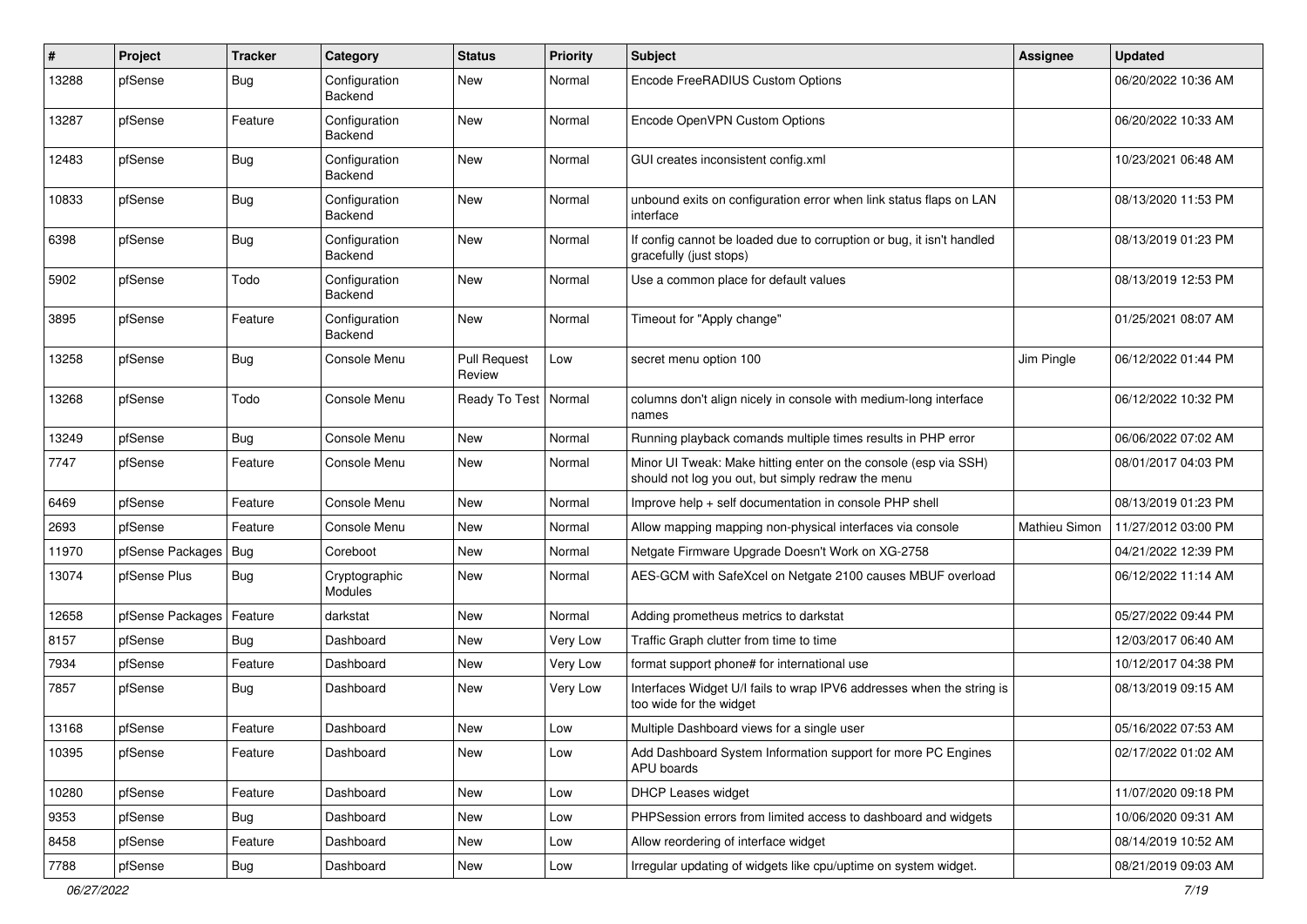| $\vert$ # | Project      | <b>Tracker</b>     | Category        | <b>Status</b>                 | <b>Priority</b> | Subject                                                                                                | Assignee              | <b>Updated</b>      |
|-----------|--------------|--------------------|-----------------|-------------------------------|-----------------|--------------------------------------------------------------------------------------------------------|-----------------------|---------------------|
| 7387      | pfSense      | <b>Bug</b>         | Dashboard       | New                           | Low             | New Traffic Graph in dashboard resets inverted view to normal view                                     | Jared Dillard         | 12/11/2021 08:14 PM |
| 6390      | pfSense      | Todo               | Dashboard       | New                           | Low             | Autoscale from Traffic Graph not correct size (big graphs)                                             |                       | 05/23/2016 01:38 PM |
| 5567      | pfSense      | Feature            | Dashboard       | New                           | Low             | CARP status widget does not update in real time                                                        |                       | 08/20/2019 03:33 PM |
| 3411      | pfSense      | <b>Bug</b>         | Dashboard       | New                           | Low             | Interfaces and statistics dashboard widgets very slow with large<br>numbers of interfaces              |                       | 01/24/2014 02:09 AM |
| 13165     | pfSense      | Feature            | Dashboard       | <b>Pull Request</b><br>Review | Normal          | Feat: live update for Services dashboard widget                                                        |                       | 05/15/2022 01:48 AM |
| 12673     | pfSense      | <b>Bug</b>         | Dashboard       | <b>Pull Request</b><br>Review | Normal          | Firewall Logs Widget fails to update at intervals below 5 seconds.                                     | Viktor Gurov          | 05/17/2022 02:20 PM |
| 11759     | pfSense      | Bug                | Dashboard       | New                           | Normal          | Traffic graphs on dashboard double upload on pppoe links                                               |                       | 12/30/2021 04:00 AM |
| 10401     | pfSense      | Feature            | Dashboard       | New                           | Normal          | Request: ability to sort/separate stopped/running Service(s) on<br>Dashboard -> Services Status widget |                       | 03/31/2020 04:48 PM |
| 9677      | pfSense      | <b>Bug</b>         | Dashboard       | <b>New</b>                    | Normal          | Dashboard hangs when widget needs data from a remote host which<br>is down                             |                       | 08/13/2019 09:15 AM |
| 7974      | pfSense      | Feature            | Dashboard       | New                           | Normal          | <b>ZFS RAID Monitor Not available</b>                                                                  |                       | 08/20/2019 01:34 PM |
| 7182      | pfSense      | Feature            | Dashboard       | New                           | Normal          | Break up System Widget on the Dashboard                                                                |                       | 08/21/2019 08:59 AM |
| 7113      | pfSense      | <b>Bug</b>         | Dashboard       | New                           | Normal          | Interface name in Traffic Graphs                                                                       |                       | 12/31/2021 05:40 PM |
| 4646      | pfSense      | Feature            | Dashboard       | New                           | Normal          | Recover valuable vertical screen real estate in dashboard                                              |                       | 04/20/2015 07:46 PM |
| 2479      | pfSense      | Feature            | Dashboard       | <b>New</b>                    | Normal          | Allow reordering of the traffic graphs on the dashboard                                                |                       | 06/08/2012 04:13 PM |
| 13183     | pfSense Plus | Regression         | Dashboard       | Feedback                      | High            | ZFS module is loaded on systems without ZFS                                                            | Christian<br>McDonald | 05/23/2022 10:11 AM |
| 1219      | pfSense      | Feature            | Developer Tools | New                           | Low             | Ship DTRACE enabled kernels in the images                                                              |                       | 07/26/2017 03:14 AM |
| 7244      | pfSense      | Feature            | Developer Tools | New                           | Normal          | Publish pfsense as a Vagrant Basebox                                                                   |                       | 01/29/2019 04:09 AM |
| 11471     | pfSense Docs | Todo               | Development     | New                           | Low             | Feedback on Development - Developing Packages                                                          | Jim Pingle            | 02/19/2021 02:52 PM |
| 11071     | pfSense Docs | <b>New Content</b> | <b>DHCP</b>     | New                           | Normal          | Feedback on Services - IPv6 Router Advertisements                                                      | Jim Pingle            | 12/08/2020 09:25 AM |
| 8852      | pfSense Docs | Correction         | <b>DHCP</b>     | New                           | Normal          | [feedback form] Unclear about "Client Identifier" in a static mapping                                  | Jim Pingle            | 09/23/2020 02:30 PM |
| 13250     | pfSense      | Todo               | DHCP (IPv4)     | New                           | Very Low        | Clean up DHCP Server option language                                                                   | Jim Pingle            | 06/06/2022 07:32 AM |
| 12067     | pfSense      | <b>Bug</b>         | DHCP (IPv4)     | New                           | Very Low        | <b>DHCP Monitoring Statistics Error</b>                                                                |                       | 06/21/2021 08:39 AM |
| 10802     | pfSense      | Feature            | DHCP (IPv4)     | New                           | Very Low        | Seperator for DHCP Static Mapped leases                                                                |                       | 07/31/2020 10:30 AM |
| 10250     | pfSense      | Feature            | DHCP (IPv4)     | New                           | Very Low        | DHCP lease view by interface                                                                           |                       | 02/11/2020 07:47 AM |
| 8879      | pfSense      | Feature            | DHCP (IPv4)     | New                           | Very Low        | DHCP options ADD force options                                                                         |                       | 09/07/2018 09:14 AM |
| 6544      | pfSense      | Feature            | DHCP (IPv4)     | New                           | Very Low        | RFC 3046 DHCP Option 82 support (and RFC 3315/4649/4580 for<br>IPv6                                    |                       | 07/13/2020 02:14 AM |
| 13263     | pfSense      | Bug                | DHCP (IPv4)     | New                           | Low             | Deleting a static DHCP entry when the related IP is not in the arp<br>table spams the log              |                       | 06/10/2022 11:18 AM |
| 12070     | pfSense      | Bug                | DHCP (IPv4)     | New                           | Low             | VLAN0 for WAN DHCP                                                                                     |                       | 12/23/2021 04:31 PM |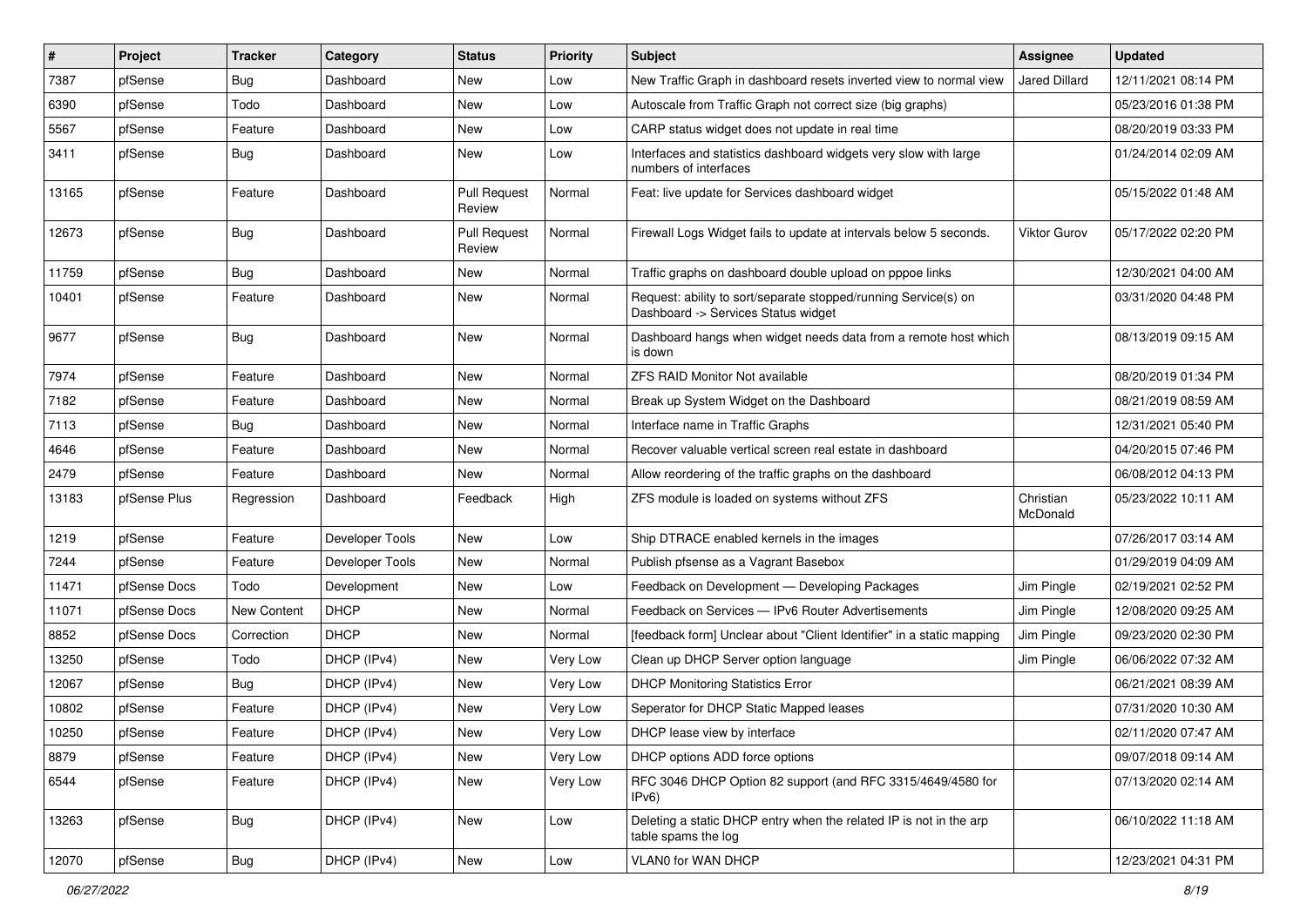| $\vert$ # | Project | <b>Tracker</b> | Category    | <b>Status</b> | Priority | <b>Subject</b>                                                                                                                     | <b>Assignee</b>      | <b>Updated</b>      |
|-----------|---------|----------------|-------------|---------------|----------|------------------------------------------------------------------------------------------------------------------------------------|----------------------|---------------------|
| 11004     | pfSense | Feature        | DHCP (IPv4) | <b>New</b>    | Low      | DHCP reservations with no IP address show entries in DHCP leases                                                                   |                      | 10/26/2020 07:22 AM |
| 7441      | pfSense | Feature        | DHCP (IPv4) | <b>New</b>    | Low      | Display start/end times for Static Mapping leases on DHCP<br>Leases/DHCPv6 Leases                                                  |                      | 08/21/2019 10:48 AM |
| 4451      | pfSense | <b>Bug</b>     | DHCP (IPv4) | <b>New</b>    | Low      | Status DHCP Leases shows double entries for static entries without<br>IP address                                                   | <b>Phillip Davis</b> | 05/21/2022 04:55 PM |
| 2323      | pfSense | Feature        | DHCP (IPv4) | <b>New</b>    | Low      | GUI doesn't allow to configure DHCP server to serve IP addresses<br>belonging to subnets wich are not associated with an interface |                      | 08/19/2019 10:27 AM |
| 13273     | pfSense | <b>Bug</b>     | DHCP (IPv4) | <b>New</b>    | Normal   | dhclient can use conflicting recorded leases                                                                                       |                      | 06/14/2022 11:07 AM |
| 13256     | pfSense | Feature        | DHCP (IPv4) | <b>New</b>    | Normal   | Better handling of duplicate IPs in static DHCP assignments                                                                        |                      | 06/11/2022 04:51 PM |
| 13217     | pfSense | Bug            | DHCP (IPv4) | <b>New</b>    | Normal   | dholient using default pid file location which does not exist                                                                      | Viktor Gurov         | 05/26/2022 08:09 AM |
| 12959     | pfSense | Bug            | DHCP (IPv4) | Feedback      | Normal   | dhcplease process wrongly update host file if client-hostname is<br>empty                                                          |                      | 03/28/2022 10:26 AM |
| 12922     | pfSense | <b>Bug</b>     | DHCP (IPv4) | <b>New</b>    | Normal   | Classless static routes received on DHCP WAN can override chosen<br>default gateway                                                |                      | 03/28/2022 10:08 AM |
| 11927     | pfSense | Feature        | DHCP (IPv4) | Feedback      | Normal   | Allow DHCP not to serve a gateway - small fix                                                                                      |                      | 01/03/2022 04:17 PM |
| 10345     | pfSense | Feature        | DHCP (IPv4) | <b>New</b>    | Normal   | DHCP lease distinction between online and offline                                                                                  |                      | 03/16/2020 07:56 AM |
| 9732      | pfSense | Feature        | DHCP (IPv4) | New           | Normal   | System UTC time offset in DHCP Option 2                                                                                            |                      | 09/06/2019 08:39 PM |
| 9343      | pfSense | Bug            | DHCP (IPv4) | <b>New</b>    | Normal   | diag arp.php times out with large DHCPD leases table                                                                               |                      | 08/14/2019 01:19 PM |
| 9130      | pfSense | Feature        | DHCP (IPv4) | <b>New</b>    | Normal   | Request ID [#INC-16195]: DHCP - PXE Boot                                                                                           |                      | 09/10/2020 01:39 PM |
| 8614      | pfSense | <b>Bug</b>     | DHCP (IPv4) | <b>New</b>    | Normal   | Cannot remove Additional BOOTP/DHCP Options                                                                                        |                      | 08/21/2019 09:15 AM |
| 8330      | pfSense | Feature        | DHCP (IPv4) | <b>New</b>    | Normal   | add options for ddns-local-address statements                                                                                      |                      | 04/27/2021 12:31 PM |
| 8179      | pfSense | Bug            | DHCP (IPv4) | Feedback      | Normal   | Incorrect reverse DNS zone in DHCP server config for<br>non-octet-aligned subnet mask                                              | Renato Botelho       | 02/09/2022 11:17 PM |
| 7405      | pfSense | Feature        | DHCP (IPv4) | <b>New</b>    | Normal   | Ability to add dhcp host reservations from "Diagnostics -> ARP table"                                                              |                      | 10/12/2020 08:22 AM |
| 7172      | pfSense | Bug            | DHCP (IPv4) | <b>New</b>    | Normal   | Sorting by hostname in Services > DHCP Server > LAN should be<br>"natural" (alphanumeric friendly)                                 |                      | 08/20/2019 03:47 PM |
| 6960      | pfSense | Feature        | DHCP (IPv4) | <b>New</b>    | Normal   | Consider replacing ISC DHCP server with KEA DHCP                                                                                   |                      | 09/24/2020 01:59 PM |
| 6615      | pfSense | Feature        | DHCP (IPv4) | <b>New</b>    | Normal   | new DHCP server option                                                                                                             |                      | 08/13/2019 01:39 PM |
| 6362      | pfSense | Bug            | DHCP (IPv4) | Confirmed     | Normal   | DHCP Client ID not used                                                                                                            |                      | 07/09/2021 06:30 AM |
| 5080      | pfSense | Feature        | DHCP (IPv4) | <b>New</b>    | Normal   | Settings tab under Services>DHCP Server                                                                                            |                      | 08/13/2019 12:53 PM |
| 4899      | pfSense | Feature        | DHCP (IPv4) | <b>New</b>    | Normal   | Additional BOOTP/DHCP Options should allow a force option                                                                          |                      | 01/02/2018 02:24 PM |
| 4061      | pfSense | <b>Bug</b>     | DHCP (IPv4) | Confirmed     | Normal   | dhcpd doesn't send client-hostname to peer, breaking DHCP lease<br>registrations w/HA                                              |                      | 02/24/2017 08:58 PM |
| 3771      | pfSense | Bug            | DHCP (IPv4) | <b>New</b>    | Normal   | Webinterface and dhcpdcrashes with 500+ static leases                                                                              |                      | 08/21/2019 09:26 AM |
| 3534      | pfSense | Feature        | DHCP (IPv4) | <b>New</b>    | Normal   | DDNS using arbitrary zone primary                                                                                                  |                      | 07/08/2014 11:40 AM |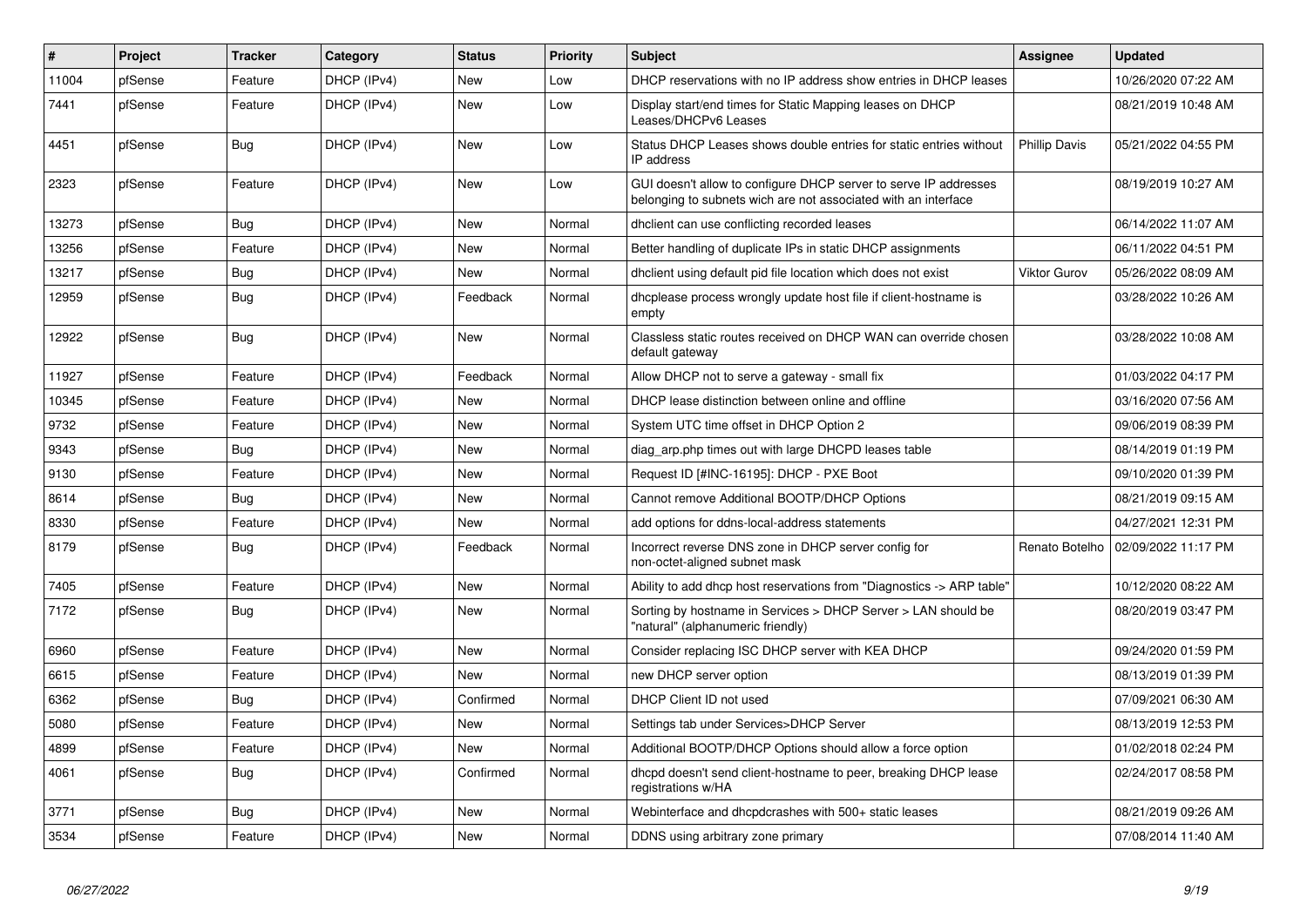| #     | Project | <b>Tracker</b> | Category          | <b>Status</b>                 | <b>Priority</b> | <b>Subject</b>                                                                                   | Assignee           | <b>Updated</b>      |
|-------|---------|----------------|-------------------|-------------------------------|-----------------|--------------------------------------------------------------------------------------------------|--------------------|---------------------|
| 3404  | pfSense | <b>Bug</b>     | DHCP (IPv4)       | New                           | Normal          | DHCP Server Fails to Start on Interfaces that are Slow to Come<br><b>Online During Boot</b>      |                    | 02/11/2014 05:09 PM |
| 2983  | pfSense | Feature        | DHCP (IPv4)       | New                           | Normal          | DHCPD: Add vendor-class-identifier and MAC-OIDs                                                  |                    | 05/29/2020 09:24 PM |
| 2774  | pfSense | Feature        | DHCP (IPv4)       | New                           | Normal          | Extend DHCP Pools code to allow using different subnets                                          |                    | 08/19/2019 10:27 AM |
| 9575  | pfSense | Feature        | DHCP (IPv6)       | <b>New</b>                    | Very Low        | RFC 7078 - Distributing Address Selection Policy Using DHCPv6                                    |                    | 08/14/2019 02:39 PM |
| 6873  | pfSense | Bug            | DHCP (IPv6)       | New                           | Low             | radvd - Too many addresses in RDNSS section when previously<br>using DHCPv6                      | Dominic<br>McKeown | 06/06/2018 10:45 AM |
| 13296 | pfSense | Feature        | DHCP (IPv6)       | <b>New</b>                    | Normal          | Add support for DHCP6 OPTION_PD_EXCLUDE (RFC 6603)                                               |                    | 06/24/2022 10:10 PM |
| 13253 | pfSense | <b>Bug</b>     | DHCP (IPv6)       | <b>New</b>                    | Normal          | 'dhcp6c'' is not restarted when applying settings when multiple<br>WANs are configured for DHCP6 |                    | 06/06/2022 02:58 PM |
| 13248 | pfSense | Regression     | DHCP (IPv6)       | <b>New</b>                    | Normal          | IPv6 Router Advertisements runs when config.xml does not contain<br>an entry for the interface   |                    | 06/05/2022 07:44 PM |
| 13237 | pfSense | <b>Bug</b>     | DHCP (IPv6)       | <b>New</b>                    | Normal          | dhcp6c script cannot be executed safely                                                          |                    | 06/01/2022 11:20 AM |
| 12947 | pfSense | <b>Bug</b>     | DHCP (IPv6)       | <b>Pull Request</b><br>Review | Normal          | DHCP6 client does not take any action if the interface IPv6 address<br>changes during renewal    |                    | 06/27/2022 07:31 AM |
| 12823 | pfSense | <b>Bug</b>     | DHCP (IPv6)       | <b>New</b>                    | Normal          | Multiple DHCP6 WAN connections PPPoE interface 'defached'<br>status                              |                    | 02/18/2022 05:39 AM |
| 12581 | pfSense | Regression     | DHCP (IPv6)       | New                           | Normal          | CARP IPv6 assigned address does not get advertised to endpoints<br>with RADV                     |                    | 12/16/2021 02:34 PM |
| 10822 | pfSense | <b>Bug</b>     | DHCP (IPv6)       | <b>New</b>                    | Normal          | Deprecated IPv6 prefix won't be announced as deprecated to clients                               |                    | 08/10/2020 09:23 AM |
| 10714 | pfSense | <b>Bug</b>     | DHCP (IPv6)       | New                           | Normal          | radvd only gives out the prefix of the "first" IPv6 address of an<br>interface                   |                    | 10/06/2020 01:03 PM |
| 9536  | pfSense | Feature        | DHCP (IPv6)       | <b>New</b>                    | Normal          | Support dynamic prefix in DHCPv6 Server                                                          |                    | 05/25/2022 04:27 AM |
| 7821  | pfSense | <b>Bug</b>     | DHCP (IPv6)       | <b>New</b>                    | Normal          | GIF does not support broadcast                                                                   |                    | 08/29/2017 10:50 AM |
| 7734  | pfSense | <b>Bug</b>     | DHCP (IPv6)       | <b>New</b>                    | Normal          | Using opton ia pd0 does not renew prefix and prefix get dropped                                  |                    | 07/31/2017 03:46 AM |
| 7138  | pfSense | <b>Bug</b>     | DHCP (IPv6)       | Assigned                      | Normal          | Pfsense wide dhcpv6 client doesn't recognise ifid statement                                      |                    | 04/21/2022 12:39 PM |
| 6691  | pfSense | <b>Bug</b>     | DHCP (IPv6)       | <b>New</b>                    | Normal          | dhcp6c quits after only two tries if no response was received                                    |                    | 12/07/2020 04:25 PM |
| 6283  | pfSense | Feature        | DHCP (IPv6)       | New                           | Normal          | Register DHCPv6 leases with DNS resolver                                                         |                    | 08/21/2019 10:48 AM |
| 6051  | pfSense | <b>Bug</b>     | DHCP (IPv6)       | New                           | Normal          | DHCPv6 Client Failure for additional WAN Address causes<br>2-seconds-service-restart-loop        |                    | 12/03/2020 01:08 AM |
| 5950  | pfSense | Feature        | DHCP (IPv6)       | <b>New</b>                    | Normal          | DHCPv6 Server support for PD of PD-obtained networks                                             |                    | 03/04/2016 03:04 AM |
| 3185  | pfSense | Feature        | DHCP (IPv6)       | New                           | Normal          | Accommodate a DHCPv6 failover-like mechanism                                                     |                    | 11/24/2017 10:44 AM |
| 9136  | pfSense | Bug            | DHCP (IPv6)       | New                           | High            | IPv6 Tracking Interfaces Lose IPv6 Address in Certain Cases                                      |                    | 04/21/2022 12:39 PM |
| 12508 | pfSense | Bug            | <b>DHCP Relay</b> | New                           | Normal          | DHCP Relay over VPN                                                                              |                    | 11/06/2021 11:25 AM |
| 12120 | pfSense | Feature        | <b>DHCP Relay</b> | New                           | Normal          | Permit several sets of destination DHCP servers in DHCP relay                                    |                    | 07/11/2021 05:41 PM |
| 11149 | pfSense | Bug            | <b>DHCP Relay</b> | New                           | Normal          | DHCP relay won't start with DHCP server behind gateway                                           |                    | 03/22/2021 05:13 AM |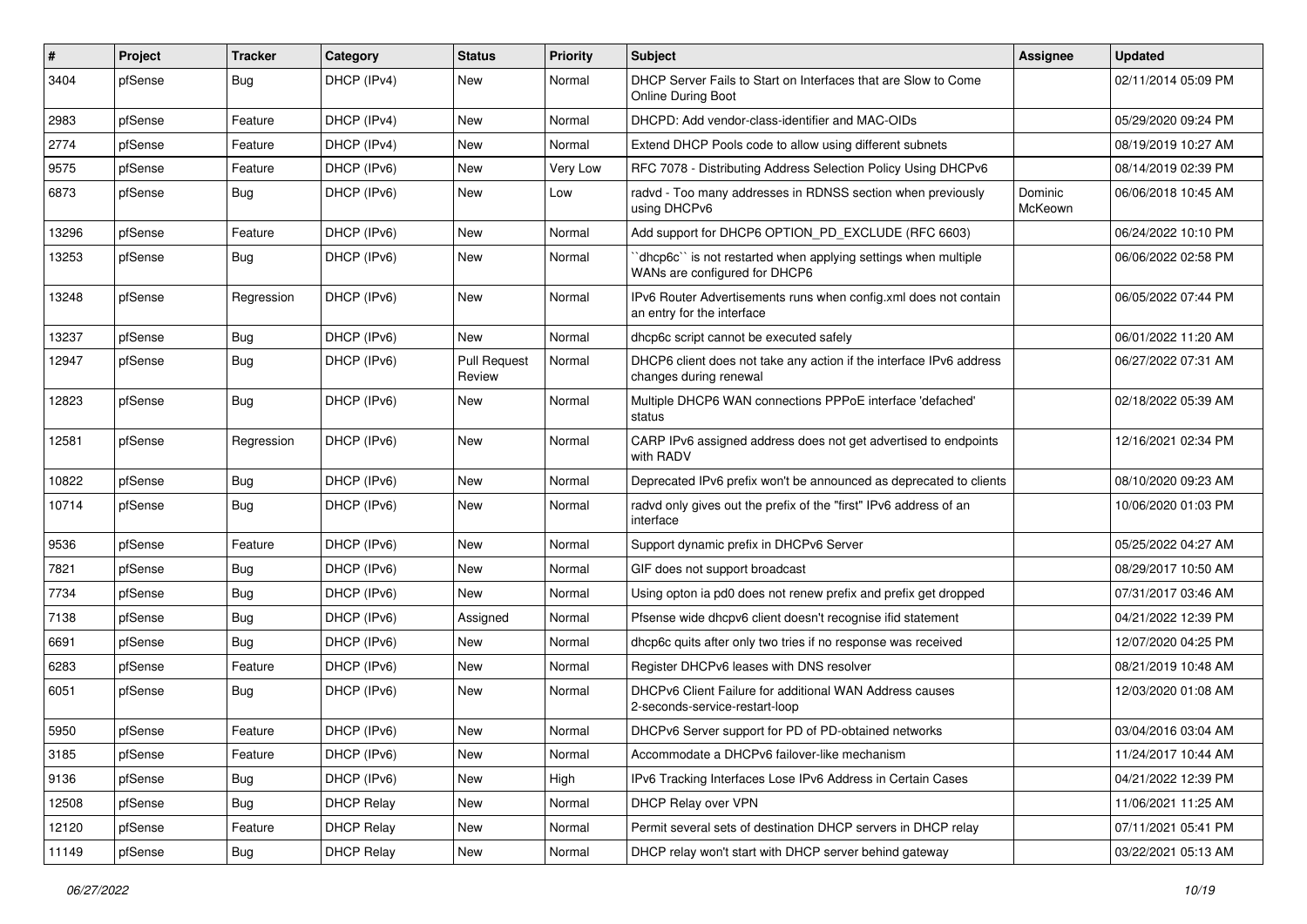| $\vert$ # | Project      | <b>Tracker</b> | Category             | <b>Status</b>                 | <b>Priority</b> | <b>Subject</b>                                                                             | Assignee   | <b>Updated</b>      |
|-----------|--------------|----------------|----------------------|-------------------------------|-----------------|--------------------------------------------------------------------------------------------|------------|---------------------|
| 10904     | pfSense      | Feature        | <b>DHCP Relay</b>    | <b>Pull Request</b><br>Review | Normal          | Support vti interfaces in dhcrelay                                                         | Luiz Souza | 10/12/2020 07:35 AM |
| 10715     | pfSense      | Bug            | <b>DHCP Relay</b>    | New                           | Normal          | DHCPv6 relay always uses the "first" IPv6 address of an interface                          |            | 06/29/2020 05:01 AM |
| 9680      | pfSense      | Feature        | <b>DHCP Relay</b>    | <b>New</b>                    | Normal          | Seperate DHCP Server and relay per interface                                               |            | 02/27/2020 10:47 AM |
| 4680      | pfSense      | <b>Bug</b>     | <b>DHCP Relay</b>    | New                           | Normal          | DHCP relay does not work with DHCP server on other end of<br>OpenVPN tunnel                |            | 05/05/2015 06:55 PM |
| 12757     | pfSense      | Bug            | Diagnostics          | <b>Pull Request</b><br>Review | Very Low        | Clean up /etc/inc/filter.inc use of pfctl -F                                               |            | 05/17/2022 02:18 PM |
| 6804      | pfSense      | Feature        | Diagnostics          | <b>New</b>                    | Very Low        | Add row counter into Diagnostics -> Edit File                                              |            | 08/20/2019 03:44 PM |
| 12343     | pfSense      | Feature        | Diagnostics          | New                           | Low             | Real time traffic monitoring                                                               |            | 09/06/2021 01:26 PM |
| 9718      | pfSense      | Feature        | Diagnostics          | <b>New</b>                    | Low             | Make diag states summary table sortable                                                    |            | 10/06/2020 09:12 AM |
| 7848      | pfSense      | <b>Bug</b>     | Diagnostics          | New                           | Low             | NDP Table Sort by Expiration Error                                                         |            | 08/26/2019 02:56 PM |
| 7459      | pfSense      | Feature        | Diagnostics          | <b>New</b>                    | Low             | 'Refresh" button for Diagnostics/Tables display                                            |            | 08/21/2019 09:27 AM |
| 7442      | pfSense      | Feature        | Diagnostics          | New                           | Low             | Suggestions for Diagnostics / ARP Table and Diagnostics / NDP<br>Table                     |            | 08/21/2019 09:27 AM |
| 4914      | pfSense      | Feature        | Diagnostics          | <b>New</b>                    | Low             | Packet Capture Settings                                                                    |            | 08/20/2019 08:51 AM |
| 12791     | pfSense Docs | New Content    | Diagnostics          | <b>New</b>                    | Normal          | Diagnostic Information for Support (pfSense)                                               |            | 02/13/2022 08:49 PM |
| 11856     | pfSense      | Feature        | Diagnostics          | <b>New</b>                    | Normal          | Replace/add Alias or DNS names for known LAN addresses in the<br>State table               |            | 04/27/2021 08:01 AM |
| 7590      | pfSense      | Bug            | Diagnostics          | <b>New</b>                    | Normal          | diag edit do not save when nothing to sae (in directory browse view)                       |            | 05/20/2017 05:04 PM |
| 7589      | pfSense      | Bug            | Diagnostics          | <b>New</b>                    | Normal          | diag edit.php old print info box                                                           |            | 05/20/2017 05:02 PM |
| 5556      | pfSense      | Feature        | Diagnostics          | <b>New</b>                    | Normal          | No error when downloading non-existing file on Diagnostics/Execute                         |            | 08/20/2019 03:43 PM |
| 4456      | pfSense      | Feature        | Diagnostics          | <b>New</b>                    | Normal          | Packet capture additional filtering options                                                |            | 08/20/2019 03:30 PM |
| 3796      | pfSense      | Bug            | Diagnostics          | Confirmed                     | Normal          | States summary fails and is very slow with large state tables                              |            | 12/11/2021 08:03 PM |
| 1656      | pfSense      | Feature        | Diagnostics          | <b>New</b>                    | Normal          | Teach pfctl to kill states by port number                                                  |            | 08/21/2019 09:55 AM |
| 12883     | pfSense Docs | Todo           | <b>DNS</b>           | <b>New</b>                    | Normal          | Feedback on Services - DNS Resolver - Host Overrides                                       |            | 02/28/2022 07:54 PM |
| 7329      | pfSense      | Bug            | <b>DNS Forwarder</b> | <b>New</b>                    | Low             | <b>DHCP Not Updating DNS</b>                                                               |            | 01/21/2022 09:16 PM |
| 12139     | pfSense      | Feature        | <b>DNS Forwarder</b> | <b>New</b>                    | Normal          | Add support in for specifying a DNSMASQ configuration file                                 |            | 07/16/2021 09:45 PM |
| 2410      | pfSense      | Feature        | <b>DNS Forwarder</b> | <b>New</b>                    | Normal          | Support name based aliasing via CNAMEs or some other<br>mechanism.                         |            | 12/11/2012 09:56 PM |
| 11921     | pfSense      | Feature        | <b>DNS Resolver</b>  | <b>New</b>                    | Very Low        | Feature Request: Compile unbound with EDNS Client Subnet (ECS)<br>module (--enable-subnet) |            | 05/14/2021 07:29 AM |
| 12551     | pfSense      | Feature        | <b>DNS Resolver</b>  | <b>New</b>                    | Low             | Add ability to set DNS resolver search domain list                                         |            | 12/01/2021 11:18 AM |
| 7495      | pfSense      | Feature        | <b>DNS Resolver</b>  | New                           | Low             | Ability to set TTL for local for Unbound host overrides and dhcp<br>leases                 |            | 03/06/2018 09:46 AM |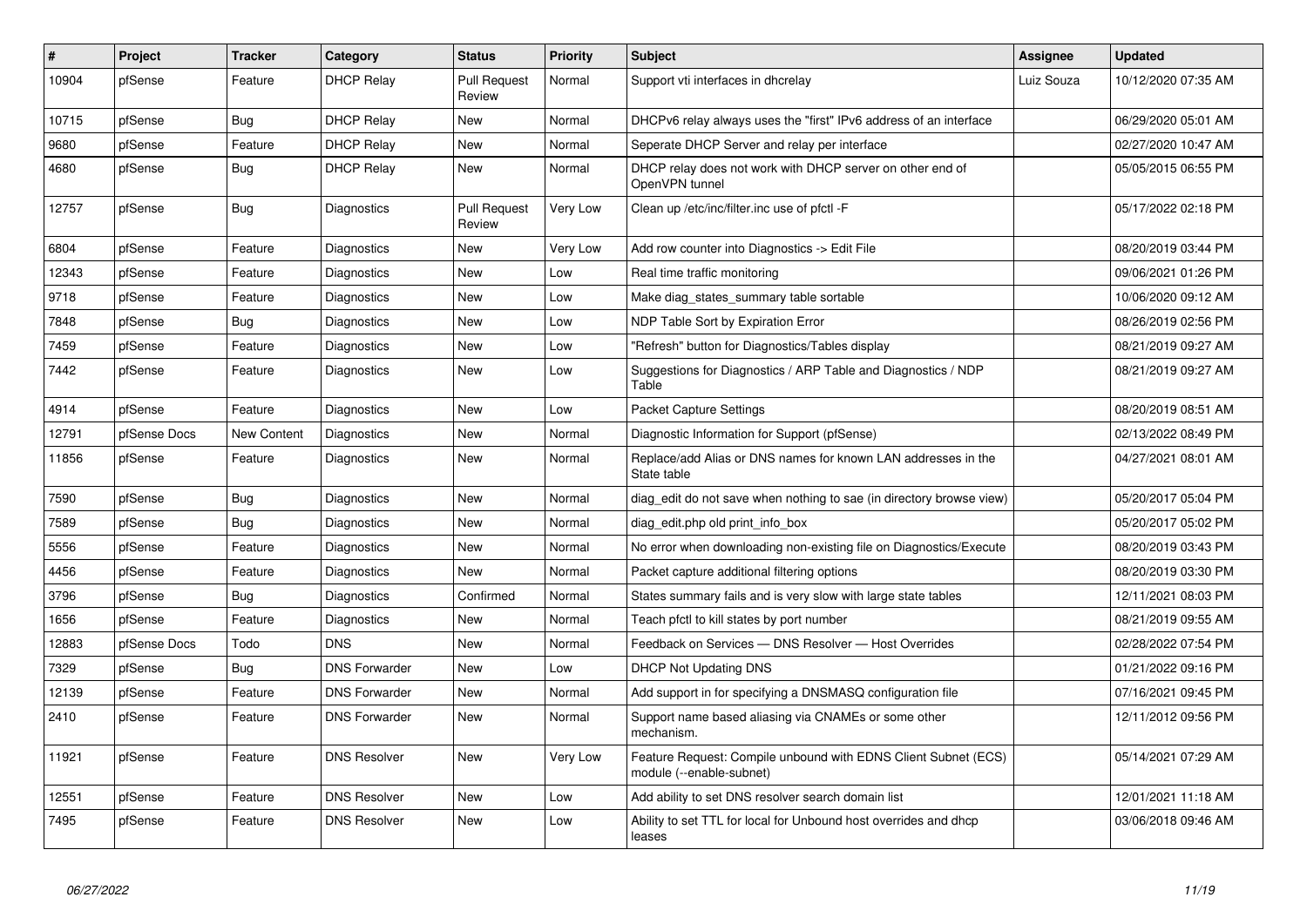| #     | Project | <b>Tracker</b> | Category            | <b>Status</b>                 | <b>Priority</b> | Subject                                                                                                                       | Assignee                       | <b>Updated</b>      |
|-------|---------|----------------|---------------------|-------------------------------|-----------------|-------------------------------------------------------------------------------------------------------------------------------|--------------------------------|---------------------|
| 6430  | pfSense | <b>Bug</b>     | <b>DNS Resolver</b> | Confirmed                     | Low             | pfsense should sanity-check hostnames when copying from<br>dhcpd.leases to /etc/hosts                                         |                                | 08/13/2019 01:23 PM |
| 13254 | pfSense | <b>Bug</b>     | <b>DNS Resolver</b> | New                           | Normal          | DNS resolver does not update "unbound.conf" file during link down<br>events                                                   |                                | 06/08/2022 07:55 AM |
| 12612 | pfSense | <b>Bug</b>     | <b>DNS Resolver</b> | <b>New</b>                    | Normal          | DNS Resolver is restarted during every "rc.newwanip" event                                                                    |                                | 06/03/2022 07:13 AM |
| 10624 | pfSense | <b>Bug</b>     | <b>DNS Resolver</b> | New                           | Normal          | Unbound configuration memory leak with python module + register<br>DHCP leases active                                         |                                | 02/26/2021 10:27 AM |
| 10342 | pfSense | <b>Bug</b>     | <b>DNS Resolver</b> | <b>New</b>                    | Normal          | Unbound domain overrides stop resolving periodically. They only<br>resume after the service has been restarted.               |                                | 03/13/2020 10:35 AM |
| 10143 | pfSense | <b>Bug</b>     | <b>DNS Resolver</b> | <b>New</b>                    | Normal          | System hostname DNS entry is assigned to the wrong IP on<br>multi-wan setups                                                  |                                | 12/31/2019 02:33 PM |
| 9654  | pfSense | <b>Bug</b>     | <b>DNS Resolver</b> | <b>New</b>                    | Normal          | After reboot, the DNS resolver must be restarted before it will<br>advertise the ipv6 DNS address of the router.              |                                | 11/20/2020 03:12 AM |
| 9436  | pfSense | Feature        | <b>DNS Resolver</b> | New                           | Normal          | Unbound: enable dnstap support                                                                                                |                                | 03/27/2019 07:54 PM |
| 9037  | pfSense | Bug            | <b>DNS Resolver</b> | New                           | Normal          | Unbound not logging to syslog after reboot                                                                                    |                                | 10/12/2018 05:09 AM |
| 8236  | pfSense | Feature        | <b>DNS Resolver</b> | <b>New</b>                    | Normal          | Ability to configure "forward-first" and "forward-host" options for more<br>robust domain overrides in DNS Resolver           |                                | 12/26/2017 01:26 AM |
| 7852  | pfSense | Feature        | <b>DNS Resolver</b> | New                           | Normal          | Add views support to Unbound GUI                                                                                              |                                | 09/11/2017 12:26 PM |
| 7152  | pfSense | Bug            | <b>DNS Resolver</b> | <b>New</b>                    | Normal          | Unbound / DNS Resolver issue if "Register DHCP static mappings in<br>the DNS Resolver" set before wildcard DNS custom options |                                | 12/18/2021 04:59 PM |
| 7096  | pfSense | Bug            | <b>DNS Resolver</b> | Feedback                      | Normal          | Unbound fails to start on boot if specific network devices are<br>configured in the "Network Interfaces"                      |                                | 11/22/2021 08:59 AM |
| 6103  | pfSense | Feature        | <b>DNS Resolver</b> | <b>New</b>                    | Normal          | DNS Resolver Outgoing Interfaces should be able to use Gateway<br>Groups                                                      |                                | 10/21/2019 08:02 AM |
| 4798  | pfSense | Feature        | <b>DNS Resolver</b> | New                           | Normal          | Make host and domain overrides available to both DNS Resolver<br>and DNS Forwarder                                            |                                | 06/29/2015 02:14 AM |
| 1819  | pfSense | <b>Bug</b>     | <b>DNS Resolver</b> | <b>New</b>                    | Normal          | DNS Resolver Not Registering DHCP Server Specified Domain<br>Name                                                             | Luiz Souza                     | 04/28/2022 01:53 PM |
| 5413  | pfSense | Bug            | <b>DNS Resolver</b> | Confirmed                     | High            | Incorrect Handling of Unbound Resolver [service restarts, cache<br>loss, DNS service interruption]                            |                                | 06/19/2022 11:11 PM |
| 7718  | pfSense | Feature        | Dynamic DNS         | <b>New</b>                    | Very Low        | Hostname for Custom DynDNS Updater.                                                                                           |                                | 07/24/2017 10:05 AM |
| 8500  | pfSense | <b>Bug</b>     | Dynamic DNS         | <b>New</b>                    | Low             | Incorrect categorization of status/info messages from phpDynDNS                                                               |                                | 08/16/2019 12:50 PM |
| 13303 | pfSense | <b>Bug</b>     | <b>Dynamic DNS</b>  | <b>Pull Request</b><br>Review | Normal          | DynDNS - DNSExit no longer working                                                                                            | Koen Zomers                    | 06/27/2022 10:56 AM |
| 13298 | pfSense | <b>Bug</b>     | Dynamic DNS         | <b>Pull Request</b><br>Review | Normal          | Dynv6 does not check response code when updating                                                                              | <b>Tiago Beling</b><br>d'Avila | 06/24/2022 07:47 AM |
| 13167 | pfSense | Bug            | Dynamic DNS         | New                           | Normal          | phpDynDNS: DigitalOcean ddns update fails (bad request, invalid<br>character '-' in request id)                               |                                | 06/16/2022 09:30 PM |
| 12877 | pfSense | Bug            | Dynamic DNS         | Feedback                      | Normal          | Cloudflare DynDNS fails to update more than two addresses                                                                     |                                | 05/29/2022 06:56 PM |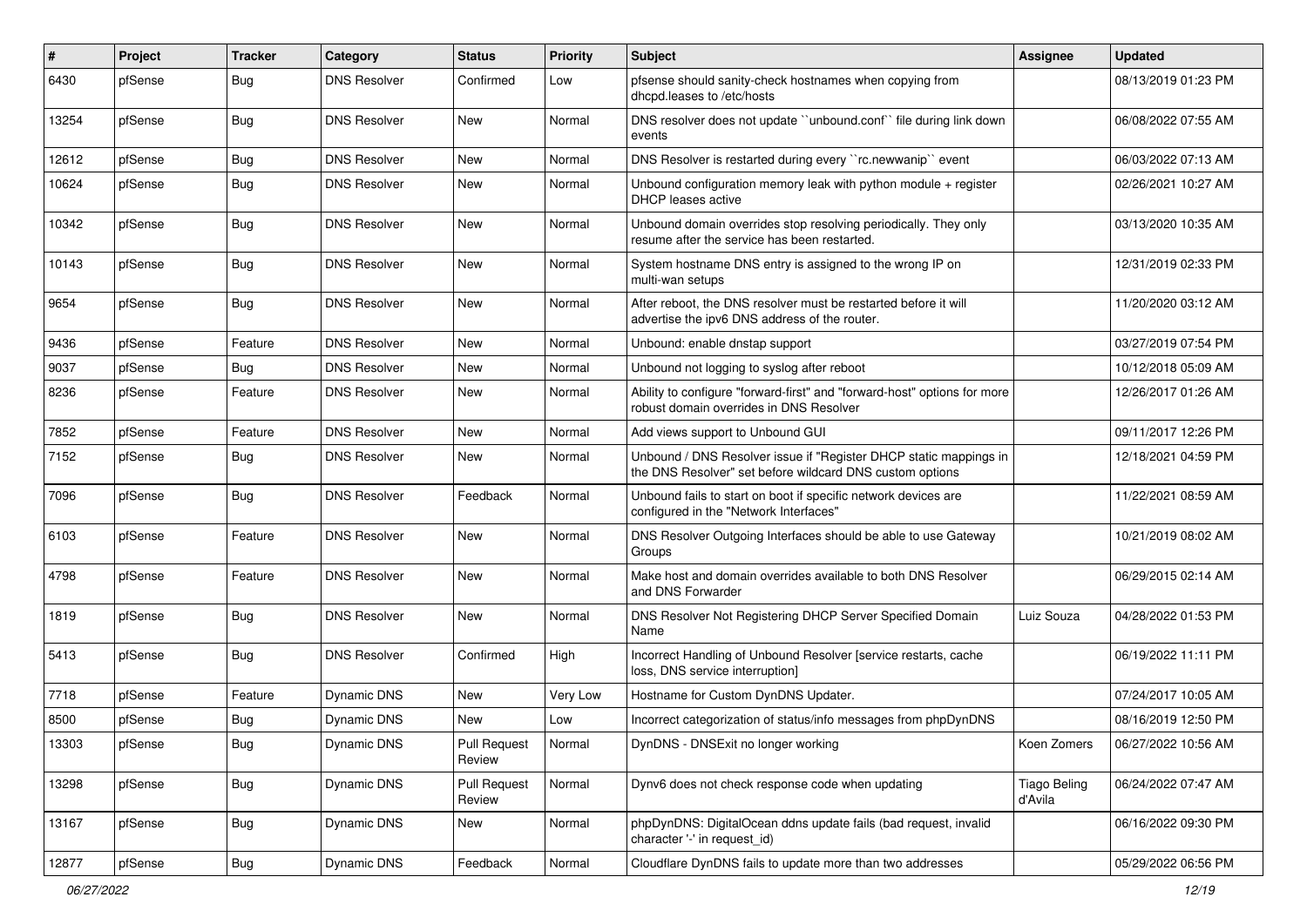| $\vert$ # | <b>Project</b>         | <b>Tracker</b> | Category              | <b>Status</b>                 | <b>Priority</b> | <b>Subject</b>                                                                                          | <b>Assignee</b>     | <b>Updated</b>      |
|-----------|------------------------|----------------|-----------------------|-------------------------------|-----------------|---------------------------------------------------------------------------------------------------------|---------------------|---------------------|
| 12848     | pfSense                | Feature        | Dynamic DNS           | <b>New</b>                    | Normal          | Evaluation of the DynDNS "Result Match" string                                                          |                     | 02/22/2022 02:01 AM |
| 12602     | pfSense                | Feature        | Dynamic DNS           | <b>New</b>                    | Normal          | DHCPv6 should allow DDNS Client updates for hosts                                                       |                     | 12/15/2021 11:00 AM |
| 12495     | pfSense                | Feature        | Dynamic DNS           | <b>Pull Request</b><br>Review | Normal          | DynDNS: add deSEC IPv4&v6 simultaneos update                                                            | <b>Lukas Wiest</b>  | 11/01/2021 08:53 AM |
| 12494     | pfSense                | Feature        | Dynamic DNS           | <b>Pull Request</b><br>Review | Normal          | DynDNS: make simultaneous update of IP and LegacyIP possible                                            | Lukas Wiest         | 11/01/2021 08:52 AM |
| 12063     | pfSense Docs           | Todo           | Dynamic DNS           | New                           | Normal          | Feedback on Services — Dynamic DNS — Configuring RFC 2136<br>Dynamic DNS updates                        |                     | 06/18/2021 06:24 PM |
| 11177     | pfSense                | <b>Bug</b>     | Dynamic DNS           | <b>New</b>                    | Normal          | DDNSv6 not using Check IP Services                                                                      |                     | 12/21/2020 05:02 AM |
| 11147     | pfSense                | Bug            | Dynamic DNS           | <b>New</b>                    | Normal          | Domeneshop DynDNS IPv4 and IPv6                                                                         |                     | 12/09/2020 11:47 PM |
| 11084     | pfSense                | Feature        | Dynamic DNS           | <b>New</b>                    | Normal          | Dynamic DNS include option to specify virtual IP addresses                                              |                     | 11/19/2020 01:26 PM |
| 10962     | pfSense                | Feature        | Dynamic DNS           | New                           | Normal          | Add Cpanel support for Dynamic DNS Clients                                                              |                     | 12/28/2020 01:56 PM |
| 10000     | pfSense                | Bug            | Dynamic DNS           | New                           | Normal          | Azure Dynamic DNS A and AAAA Records for Apex Zone                                                      |                     | 03/31/2020 09:03 AM |
| 9805      | pfSense                | <b>Bug</b>     | Dynamic DNS           | <b>New</b>                    | Normal          | dynDNS cloudflare multiple entries                                                                      |                     | 10/02/2019 04:51 PM |
| 9664      | pfSense                | <b>Bug</b>     | Dynamic DNS           | New                           | Normal          | DynDNS and Dual-wan problem with CloudFlare (works with No-Ip)                                          |                     | 08/03/2019 10:00 AM |
| 9504      | pfSense                | Bug            | Dynamic DNS           | New                           | Normal          | Multiple Dynamic DNS update notifications for the same interface,<br>not differentiated by the hostname |                     | 05/07/2019 07:46 AM |
| 9063      | pfSense                | Feature        | Dynamic DNS           | New                           | Normal          | Allow dynamic DNS client entry to specify which Check IP service to<br>use                              |                     | 10/24/2018 11:53 AM |
| 8432      | pfSense                | <b>Bug</b>     | Dynamic DNS           | <b>New</b>                    | Normal          | Dynamic DNS Client gives an error that it can't find IPv6 address<br>when WAN interface is a LAGG       |                     | 09/17/2020 05:23 AM |
| 8406      | pfSense                | Bug            | Dynamic DNS           | <b>New</b>                    | Normal          | DDNS IPV6 Cloudflare Client does not detect PPOE address                                                |                     | 03/31/2018 11:56 AM |
| 7418      | pfSense                | Feature        | Dynamic DNS           | <b>New</b>                    | Normal          | Dynamic dns should be sorted interface name                                                             |                     | 08/21/2019 08:58 AM |
| 7292      | pfSense                | Feature        | Dynamic DNS           | <b>New</b>                    | Normal          | DynamicDNS configuration does not sync to HA secondary                                                  |                     | 02/21/2017 04:56 PM |
| 11235     | pfSense Packages   Bug |                | Filer                 | <b>New</b>                    | Normal          | Filer run script when "state" unchanged                                                                 |                     | 01/08/2021 07:24 AM |
| 11180     | pfSense Packages   Bug |                | Filer                 | Feedback                      | Normal          | Filer run action for files on sync that wan't been modified                                             | <b>Viktor Gurov</b> | 01/08/2021 07:27 AM |
| 11178     | pfSense Packages       | Feature        | Filer                 | <b>New</b>                    | Normal          | Filer do not ask what to do with previous filename                                                      |                     | 12/31/2020 02:45 AM |
| 10426     | pfSense Packages       | <b>Bug</b>     | Filer                 | Feedback                      | Normal          | Filer must validate that File name is unig                                                              |                     | 04/20/2022 11:02 AM |
| 13067     | pfSense                | <b>Bug</b>     | <b>FilterDNS</b>      | New                           | Normal          | filterdns resolve interval is twice the intended value                                                  |                     | 04/17/2022 07:45 PM |
| 13020     | pfSense Docs           | Todo           | Firewall Rules        | <b>New</b>                    | Normal          | easyrule command documentation should document permissible<br>wildcards                                 | Jim Pingle          | 04/04/2022 08:01 AM |
| 12770     | pfSense Docs           | Todo           | <b>Firewall Rules</b> | <b>Pull Request</b><br>Review | Normal          | Feedback on Firewall — Configuring firewall rules                                                       |                     | 06/27/2022 07:42 AM |
| 12268     | pfSense Docs           | Todo           | Firewall Rules        | <b>New</b>                    | Normal          | Feedback on Firewall - Aliases                                                                          |                     | 08/17/2021 12:55 AM |
| 9685      | pfSense Docs           | Correction     | <b>Firewall Rules</b> | New                           | Normal          | Feedback on Firewall - Floating Rules                                                                   | Jim Pingle          | 09/23/2020 02:57 PM |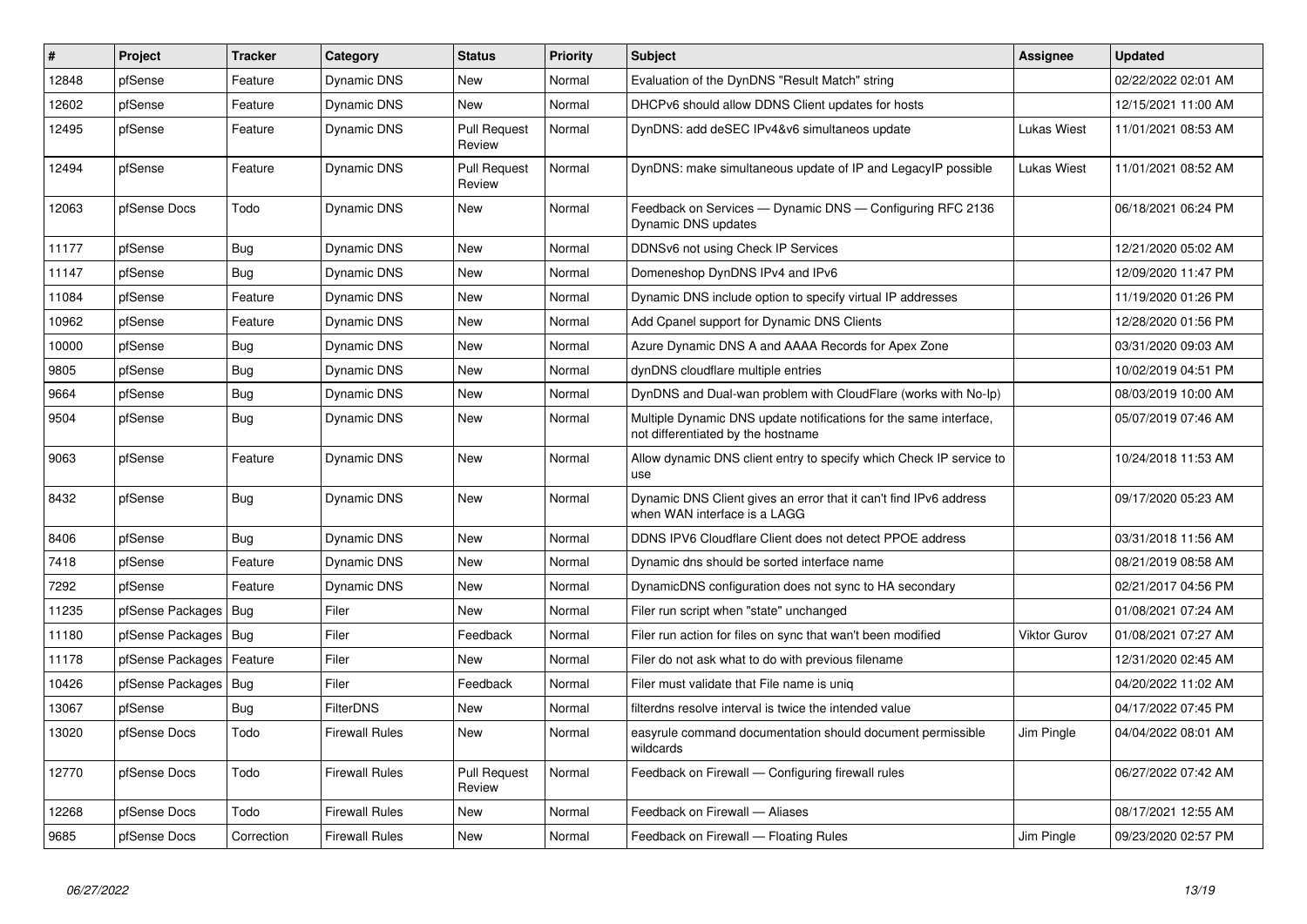| $\vert$ # | Project                    | <b>Tracker</b> | Category   | <b>Status</b> | <b>Priority</b> | Subject                                                                                                                                                                 | <b>Assignee</b>     | <b>Updated</b>      |
|-----------|----------------------------|----------------|------------|---------------|-----------------|-------------------------------------------------------------------------------------------------------------------------------------------------------------------------|---------------------|---------------------|
| 11352     | pfSense                    | <b>Bug</b>     | FreeBSD    | New           | Low             | CTF types > 2^15 in the pfSense kernel config results in DTrace<br>failing                                                                                              | Scott Long          | 03/17/2021 02:52 AM |
| 12740     | pfSense                    | <b>Bug</b>     | FreeBSD    | Incomplete    | Normal          | panic: esp input cb: Unexpected address family                                                                                                                          |                     | 01/27/2022 01:19 PM |
| 11184     | pfSense                    | <b>Bug</b>     | FreeBSD    | New           | Normal          | PF: State policy cannot be configurable                                                                                                                                 |                     | 02/09/2021 02:43 AM |
| 10377     | pfSense Packages           | Feature        | FreeRADIUS | New           | Very Low        | Allow usage of TOTP (Google-Authenticator) without PIN                                                                                                                  |                     | 03/30/2020 11:43 AM |
| 8161      | pfSense Packages           | Feature        | FreeRADIUS | New           | Very Low        | Add virtual server support to FreeRadius                                                                                                                                |                     | 12/05/2017 01:57 PM |
| 7608      | pfSense Packages   Feature |                | FreeRADIUS | New           | Very Low        | Captive Portal amount of traffic Account + Free Radius+Mysql                                                                                                            |                     | 05/28/2017 09:08 AM |
| 11026     | pfSense Packages           | Feature        | FreeRADIUS | <b>New</b>    | Low             | Feedback on Packages - FreeRADIUS package                                                                                                                               |                     | 11/02/2020 07:21 AM |
| 13284     | pfSense Packages           | Feature        | FreeRADIUS | New           | Normal          | Option to define "Issuer" in OPT configuration.                                                                                                                         | Jakob<br>Nordgarden | 06/19/2022 12:10 PM |
| 12982     | pfSense Packages           | Bug            | FreeRADIUS | New           | Normal          | FreeRadius RadReply table entries missing from pf                                                                                                                       |                     | 06/19/2022 05:38 PM |
| 12742     | pfSense Packages   Bug     |                | FreeRADIUS | Feedback      | Normal          | freeRADIUS virtual-server-default: modules dailycounter,<br>monthlycounter, noresetcounter, expire_on_login in authorize<br>section prevent virtual server from loading |                     | 03/01/2022 12:45 PM |
| 12286     | pfSense Packages   Bug     |                | FreeRADIUS | <b>New</b>    | Normal          | Add support for ntlm auth in LDAP                                                                                                                                       |                     | 08/20/2021 08:27 AM |
| 12126     | pfSense Packages           | Bug            | FreeRADIUS | <b>New</b>    | Normal          | freeradius3 0.15.7 31                                                                                                                                                   |                     | 10/11/2021 08:21 AM |
| 11980     | pfSense Packages           | Bug            | FreeRADIUS | Feedback      | Normal          | EAP does not work with SQL backend                                                                                                                                      |                     | 07/21/2021 07:24 AM |
| 11802     | pfSense Packages   Bug     |                | FreeRADIUS | <b>New</b>    | Normal          | FreeRADIUS sync                                                                                                                                                         |                     | 05/10/2021 04:18 AM |
| 11746     | pfSense Packages   Bug     |                | FreeRADIUS | Feedback      | Normal          | Second LDAP server configuration misses the ipaNThash control<br>attribute                                                                                              | <b>Viktor Gurov</b> | 07/14/2021 01:44 PM |
| 11388     | pfSense Packages           | Bug            | FreeRADIUS | Feedback      | Normal          | Captive Portal authentication error with MySQL backend                                                                                                                  | <b>Viktor Gurov</b> | 02/10/2021 08:54 AM |
| 11331     | pfSense Packages   Bug     |                | FreeRADIUS | Feedback      | Normal          | FreeRADIUS latest package upgrade broke Plain Mac<br>Authentication                                                                                                     | Viktor Gurov        | 01/30/2021 10:08 AM |
| 11138     | pfSense Packages           | Feature        | FreeRADIUS | <b>New</b>    | Normal          | new WebGUI checkboxes needed                                                                                                                                            |                     | 12/07/2020 08:28 AM |
| 11054     | pfSense Packages   Bug     |                | FreeRADIUS | Assigned      | Normal          | Check Client Certificate CN not working as described                                                                                                                    | <b>Viktor Gurov</b> | 12/14/2021 07:22 AM |
| 10908     | pfSense Packages           | Feature        | FreeRADIUS | Feedback      | Normal          | FreeRADIUS server certificate not using full CA chain                                                                                                                   | <b>Viktor Gurov</b> | 04/22/2022 02:19 AM |
| 10871     | pfSense Packages           | Feature        | FreeRADIUS | Feedback      | Normal          | Extra time period counters for SQL backend                                                                                                                              | <b>Viktor Gurov</b> | 04/22/2022 02:19 AM |
| 10695     | pfSense Packages   Bug     |                | FreeRADIUS | New           | Normal          | FreeRadius Accounting skipping MBs after reboot due to power<br>down                                                                                                    |                     | 06/24/2020 04:49 AM |
| 10297     | pfSense Packages   Feature |                | FreeRADIUS | Assigned      | Normal          | IPv6 user attributes                                                                                                                                                    |                     | 04/21/2022 12:39 PM |
| 9704      | pfSense Packages   Feature |                | FreeRADIUS | New           | Normal          | Enable filter_username                                                                                                                                                  |                     | 08/27/2019 12:07 PM |
| 8836      | pfSense Packages           | Feature        | FreeRADIUS | New           | Normal          | Define Idap group vlan assignment in users file                                                                                                                         |                     | 08/26/2018 07:53 AM |
| 8769      | pfSense Packages   Feature |                | FreeRADIUS | New           | Normal          | Allow FreeRADIUS users to change their own Passwords and Pins                                                                                                           |                     | 10/11/2018 11:34 AM |
| 8589      | pfSense Packages   Bug     |                | FreeRADIUS | New           | Normal          | FreeRadius 0.15.5_2 ignoring tunnelled-reply=no                                                                                                                         |                     | 02/18/2019 03:40 PM |
| 8516      | pfSense Packages   Bug     |                | FreeRADIUS | New           | Normal          | FreeRADIUS requires settings re-saved after pfSense upgrade                                                                                                             | Jim Pingle          | 12/31/2021 05:58 PM |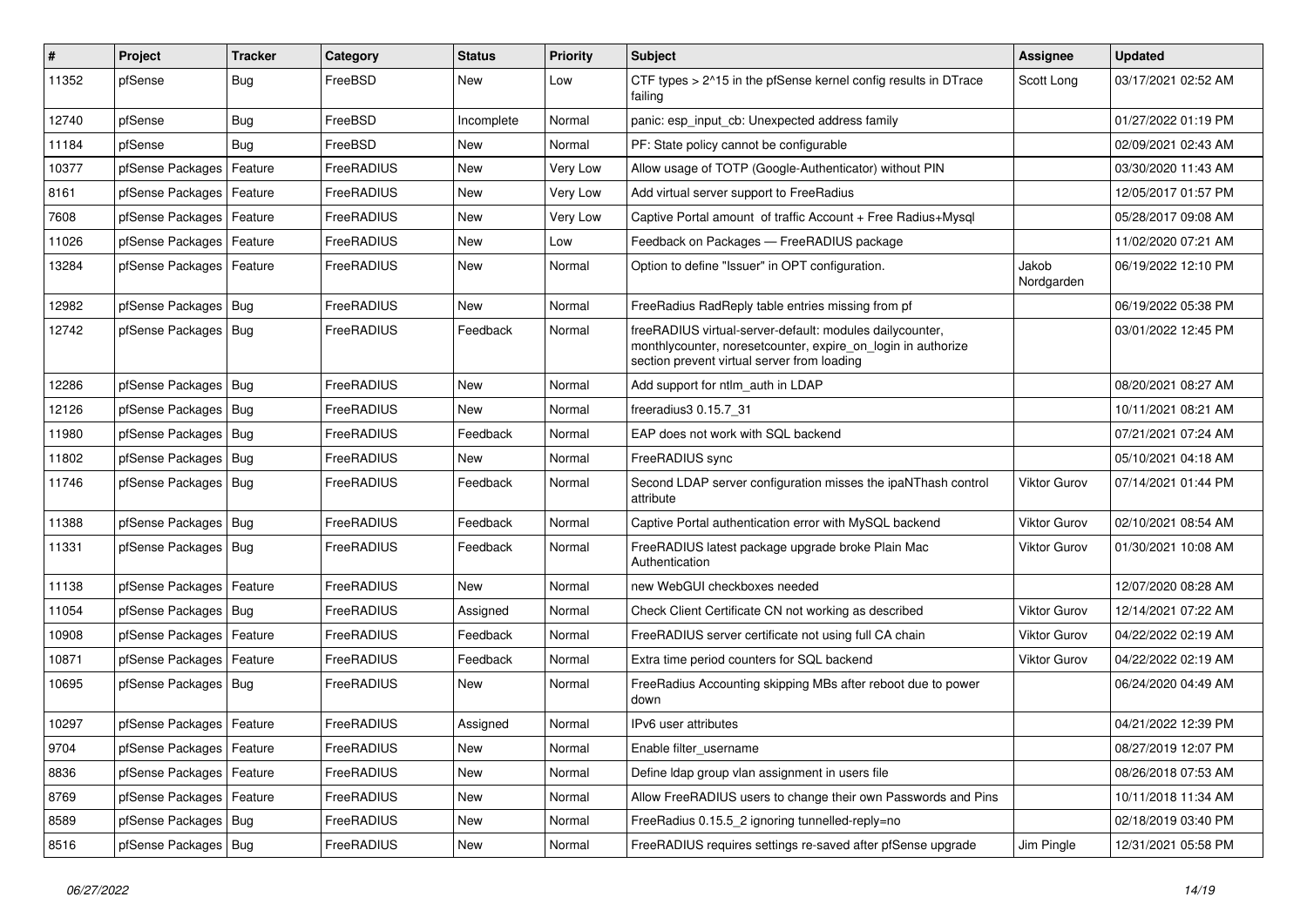| $\vert$ # | Project                       | <b>Tracker</b> | Category          | <b>Status</b>                 | <b>Priority</b> | Subject                                                                                    | <b>Assignee</b>     | <b>Updated</b>      |
|-----------|-------------------------------|----------------|-------------------|-------------------------------|-----------------|--------------------------------------------------------------------------------------------|---------------------|---------------------|
| 8264      | pfSense Packages   Bug        |                | FreeRADIUS        | New                           | Normal          | Radiusd restart on WAN change results in freeradius not running<br>(and possible solution) |                     | 04/21/2022 12:39 PM |
| 8251      | pfSense Packages   Bug        |                | <b>FreeRADIUS</b> | Feedback                      | Normal          | Captiveportal + FreeRadius "Last activity" resets to Session start                         |                     | 08/13/2019 11:10 AM |
| 8224      | pfSense Packages   Feature    |                | FreeRADIUS        | New                           | Normal          | Add "OU" field to FreeRADIUS page                                                          |                     | 02/21/2018 12:53 AM |
| 8031      | pfSense Packages   Feature    |                | FreeRADIUS        | New                           | Normal          | FreeRADIUS copy entry function                                                             |                     | 08/16/2019 01:01 PM |
| 7403      | pfSense Packages   Bug        |                | FreeRADIUS        | New                           | Normal          | Captive Portal + freeradius2 + MySQL problems with German<br>Umlaut                        |                     | 03/17/2017 09:12 AM |
| 4506      | pfSense Packages   Feature    |                | FreeRADIUS        | <b>New</b>                    | Normal          | FreeRADIUS groups/hunt groups                                                              |                     | 03/10/2015 08:51 PM |
| 11534     | pfSense Packages   Regression |                | <b>FreeRADIUS</b> | New                           | High            | FreeRADIUS EAP anonymous connection forbidden out-of-tunnel                                |                     | 07/14/2021 02:32 AM |
| 8513      | pfSense Packages   Bug        |                | <b>FreeRADIUS</b> | New                           | High            | Freeradius 3.x Idap problem                                                                |                     | 02/18/2019 05:22 PM |
| 11650     | pfSense Packages   Bug        |                | <b>FRR</b>        | New                           | Very Low        | FRR configuration broken on restore of manually edited FRR config<br>sections              |                     | 03/10/2021 08:50 AM |
| 10358     | pfSense Packages   Feature    |                | <b>FRR</b>        | <b>New</b>                    | Very Low        | <b>Stage FRR Configuration Changes</b>                                                     |                     | 03/19/2020 06:48 AM |
| 9141      | pfSense Packages   Feature    |                | <b>FRR</b>        | New                           | Very Low        | FRR xmlrpc                                                                                 | Jim Pingle          | 11/26/2018 07:49 AM |
| 11837     | pfSense Packages   Feature    |                | <b>FRR</b>        | New                           | Low             | Increase field length of FRR Networks in Access Lists and Prefix<br>Lists                  |                     | 04/22/2021 07:10 AM |
| 12965     | pfSense Packages   Bug        |                | <b>FRR</b>        | <b>Pull Request</b><br>Review | Normal          | FRR BFD peer configuration is handled incorrectly in some cases                            | <b>Viktor Gurov</b> | 03/22/2022 08:04 AM |
| 12951     | pfSense Packages   Bug        |                | <b>FRR</b>        | Feedback                      | Normal          | FRR cannot remove IPv6 routes                                                              |                     | 03/22/2022 09:24 PM |
| 12889     | pfSense Packages   Feature    |                | <b>FRR</b>        | New                           | Normal          | FRR GUI add set ipv6 next-hop global                                                       |                     | 03/02/2022 06:10 AM |
| 12751     | pfSense Packages   Bug        |                | <b>FRR</b>        | New                           | Normal          | Improve FRR route restoration after gateway events                                         |                     | 02/06/2022 11:07 PM |
| 12653     | pfSense Packages   Regression |                | <b>FRR</b>        | Feedback                      | Normal          | RIP related startup error                                                                  | <b>Viktor Gurov</b> | 12/30/2021 08:37 AM |
| 12167     | pfSense Packages   Bug        |                | FRR               | Feedback                      | Normal          | BGP TCP setkey not set if neighbor is in peer group                                        | Viktor Gurov        | 09/16/2021 09:38 AM |
| 12084     | pfSense Packages   Bug        |                | <b>FRR</b>        | New                           | Normal          | libfrr.so.0 error on SG-1100                                                               |                     | 06/26/2021 08:22 AM |
| 11963     | pfSense Packages   Feature    |                | <b>FRR</b>        | New                           | Normal          | Dynamically change OSPF interface costs on selected interfaces on<br><b>CARP</b> event     |                     | 05/26/2021 04:13 AM |
| 11961     | pfSense Packages   Bug        |                | <b>FRR</b>        | Feedback                      | Normal          | FRR OSPF add unwanted area 0 authentication to router ospf                                 | Viktor Gurov        | 09/16/2021 10:25 PM |
| 11847     | pfSense Packages   Bug        |                | <b>FRR</b>        | Feedback                      | Normal          | Filters not applied to PEER Groups                                                         | Viktor Gurov        | 07/30/2021 07:45 PM |
| 11841     | pfSense Packages   Bug        |                | <b>FRR</b>        | New                           | Normal          | FRR access lists default bahavior changed to permit by default                             |                     | 04/22/2021 09:52 AM |
| 11836     | pfSense Packages   Bug        |                | <b>FRR</b>        | Assigned                      | Normal          | FRR ACCEPTFILTER unstable                                                                  | Viktor Gurov        | 02/14/2022 07:20 AM |
| 11835     | pfSense Packages   Bug        |                | <b>FRR</b>        | <b>New</b>                    | Normal          | FRR OSPF redistributed connected routes disappearing                                       |                     | 04/22/2021 07:11 AM |
| 11823     | pfSense Packages              | Feature        | <b>FRR</b>        | New                           | Normal          | Route handling enhancements                                                                |                     | 04/19/2021 06:23 PM |
| 11703     | pfSense Packages   Feature    |                | <b>FRR</b>        | New                           | Normal          | add Krill and Routinator support BGP RPKI                                                  |                     | 03/18/2021 07:47 PM |
| 11693     | pfSense Packages   Bug        |                | <b>FRR</b>        | Feedback                      | Normal          | IPv6 static routing fails                                                                  | Viktor Gurov        | 04/26/2022 08:50 AM |
| 11681     | pfSense Packages   Bug        |                | FRR               | Feedback                      | Normal          | FRR generates invalid BFD configuration after removing interfaces                          | Viktor Gurov        | 07/14/2021 04:40 PM |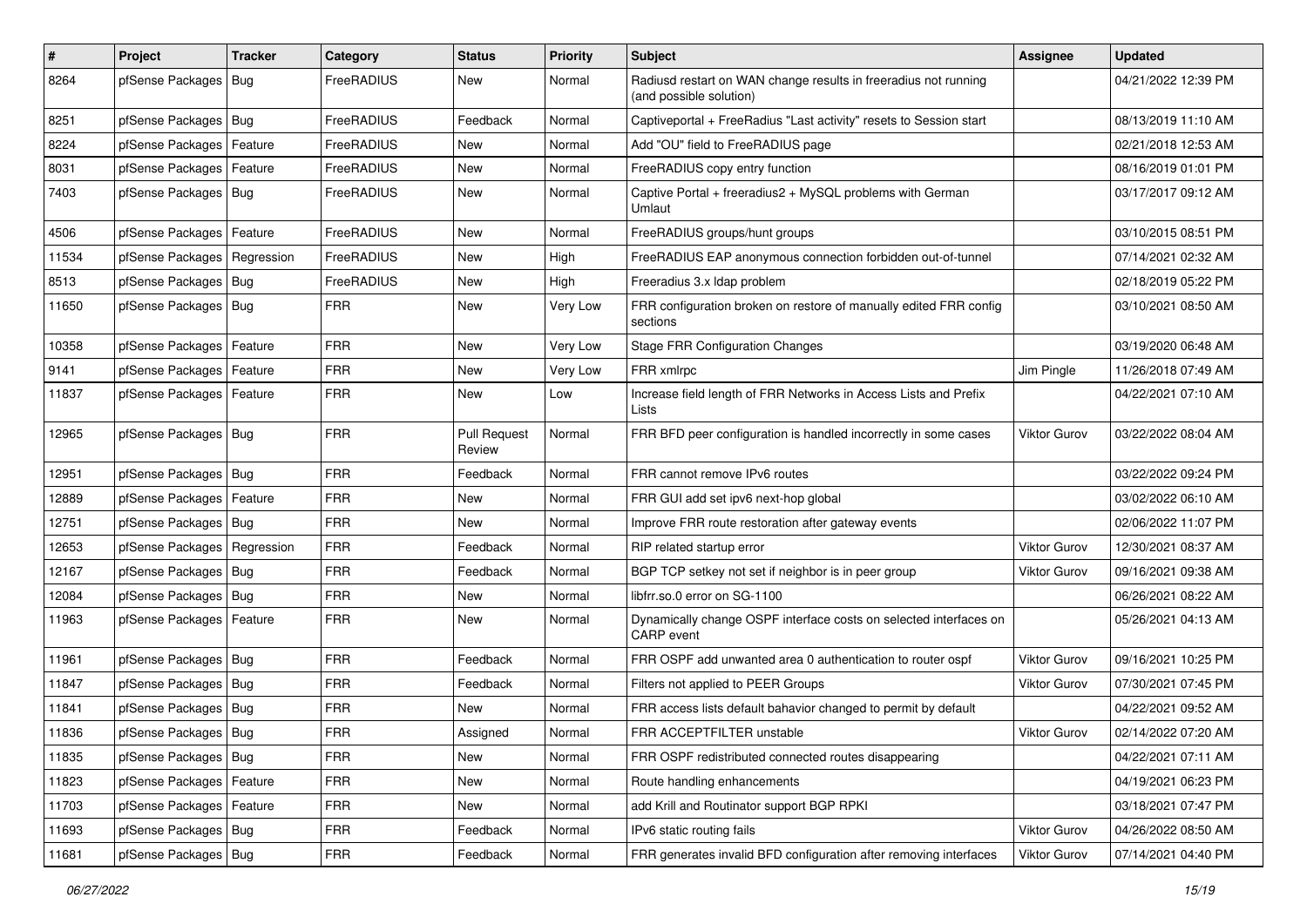| $\pmb{\sharp}$ | Project                    | <b>Tracker</b> | Category           | <b>Status</b>                 | <b>Priority</b> | Subject                                                                                                                                                     | Assignee              | <b>Updated</b>      |
|----------------|----------------------------|----------------|--------------------|-------------------------------|-----------------|-------------------------------------------------------------------------------------------------------------------------------------------------------------|-----------------------|---------------------|
| 11477          | pfSense Packages           | Bug            | <b>FRR</b>         | Feedback                      | Normal          | FRR does not recognize some BFD options                                                                                                                     | <b>Viktor Gurov</b>   | 02/26/2021 10:52 PM |
| 11404          | pfSense Packages           | Bug            | <b>FRR</b>         | Feedback                      | Normal          | Incorrect prefix/access lists migration on update                                                                                                           | <b>Viktor Gurov</b>   | 02/18/2021 09:49 AM |
| 11377          | pfSense Packages           | Bug            | <b>FRR</b>         | <b>Pull Request</b><br>Review | Normal          | FRR deinstall                                                                                                                                               |                       | 03/10/2021 08:21 AM |
| 11345          | pfSense Packages   Bug     |                | <b>FRR</b>         | Feedback                      | Normal          | FRR-OSPF - No "prefix-list" possible                                                                                                                        | Jim Pingle            | 02/04/2021 11:03 PM |
| 11301          | pfSense Packages           | Feature        | <b>FRR</b>         | Feedback                      | Normal          | Switch FRR to use default rc file as a service control base                                                                                                 | Jim Pingle            | 01/28/2021 09:35 AM |
| 11206          | pfSense Packages   Feature |                | <b>FRR</b>         | <b>Pull Request</b><br>Review | Normal          | <b>FRR 7.5</b>                                                                                                                                              | Jim Pingle            | 01/08/2021 12:47 PM |
| 11130          | pfSense Packages           | Feature        | <b>FRR</b>         | Feedback                      | Normal          | FRR RIP support                                                                                                                                             | Jim Pingle            | 12/31/2021 04:19 PM |
| 10935          | pfSense Packages           | Bug            | <b>FRR</b>         | <b>New</b>                    | Normal          | FRR 0.6.7-6 - BGPD service recycled IPv6 without Route Map                                                                                                  |                       | 12/30/2020 05:00 PM |
| 10789          | pfSense Packages           | Feature        | <b>FRR</b>         | Feedback                      | Normal          | FRR integrated configuration and hitless reloads                                                                                                            | Jim Pingle            | 01/20/2021 11:16 PM |
| 10653          | pfSense Packages   Feature |                | <b>FRR</b>         | <b>New</b>                    | Normal          | Allow to download frr status                                                                                                                                | Jim Pingle            | 06/11/2020 01:21 AM |
| 10516          | pfSense Packages           | Bug            | <b>FRR</b>         | <b>New</b>                    | Normal          | <b>FRR Access list</b>                                                                                                                                      |                       | 12/06/2020 11:02 PM |
| 10503          | pfSense Packages   Bug     |                | <b>FRR</b>         | <b>New</b>                    | Normal          | Flapping any GW in multi-WAN influences restating all IPsec tunnels<br>in FRR which leads to dropping all IPsec VTI static routes and<br>related BGP issues |                       | 05/08/2020 07:51 PM |
| 10294          | pfSense Packages           | Bug            | <b>FRR</b>         | <b>New</b>                    | Normal          | FRR Route Counts Incorrect on Status Page                                                                                                                   | Jim Pingle            | 02/26/2020 11:08 AM |
| 9545           | pfSense Packages           | Feature        | <b>FRR</b>         | <b>New</b>                    | Normal          | Enable MULTIPATH in FRR                                                                                                                                     | Jim Pingle            | 09/18/2020 12:52 PM |
| 6651           | pfSense Packages           | Feature        | <b>FRR</b>         | Feedback                      | Normal          | Loopback interfaces                                                                                                                                         | Christian<br>McDonald | 12/25/2021 02:42 PM |
| 11936          | pfSense Packages           | Bug            | <b>FRR</b>         | Incomplete                    | High            | FRR does not connect BGP when using password                                                                                                                |                       | 05/19/2021 08:12 AM |
| 11158          | pfSense Packages           | <b>Bug</b>     | <b>FRR</b>         | New                           | High            | <b>FRR Prefix Lists</b>                                                                                                                                     |                       | 12/30/2020 04:55 PM |
| 8192           | pfSense                    | <b>Bug</b>     | Gateway Monitoring | <b>New</b>                    | Low             | dpinger - Change in ISP link-local IPv6 address drops connectivity                                                                                          | Luiz Souza            | 11/05/2020 07:31 AM |
| 3859           | pfSense                    | Feature        | Gateway Monitoring | New                           | Low             | Make it possible to set the source IP address for gateway monitoring                                                                                        |                       | 11/06/2016 10:12 PM |
| 13295          | pfSense                    | <b>Bug</b>     | Gateway Monitoring | <b>Pull Request</b><br>Review | Normal          | Incorrect function parameters for "get dpinger status()" call in<br>`gwlb.inc``                                                                             |                       | 06/24/2022 07:25 AM |
| 13242          | pfSense                    | Feature        | Gateway Monitoring | New                           | Normal          | Enhancements to static route creation/deletion for dpinger monitor<br>IPs                                                                                   |                       | 06/03/2022 11:20 AM |
| 13076          | pfSense                    | Bug            | Gateway Monitoring | New                           | Normal          | Marking a gateway as down does not affect IPsec entries using<br>gateway groups                                                                             |                       | 06/03/2022 10:32 AM |
| 12920          | pfSense                    | <b>Bug</b>     | Gateway Monitoring | <b>Pull Request</b><br>Review | Normal          | Gateway behavior differs when the gateway does not exist in<br>config.xml                                                                                   | Viktor Gurov          | 06/12/2022 01:27 PM |
| 12811          | pfSense                    | Bug            | Gateway Monitoring | New                           | Normal          | Services are not restarted when PPP interfaces connect                                                                                                      | Jim Pingle            | 05/31/2022 05:34 PM |
| 11960          | pfSense                    | <b>Bug</b>     | Gateway Monitoring | Feedback                      | Normal          | Gateway Monitoring Traffic Goes Out Default Gateway                                                                                                         |                       | 12/20/2021 05:43 AM |
| 7671           | pfSense                    | Feature        | Gateway Monitoring | New                           | Normal          | Gateway Monitoring Via Custom Script or Telnet.                                                                                                             |                       | 09/18/2020 02:59 PM |
| 6333           | pfSense                    | Bug            | Gateway Monitoring | Confirmed                     | Normal          | Bootup starts/restarts dpinger multiple times                                                                                                               | Luiz Souza            | 11/16/2020 01:11 PM |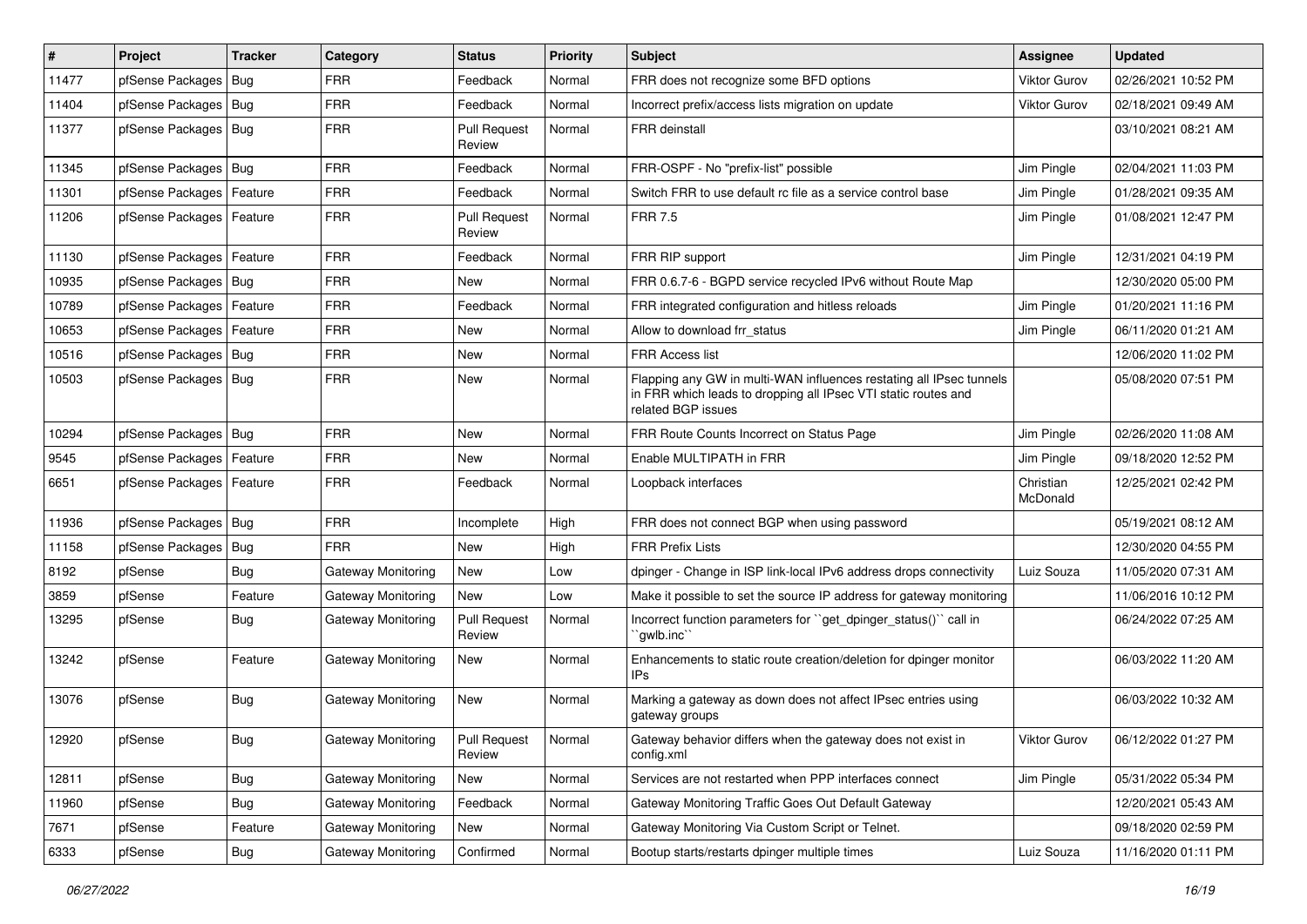| #     | Project                    | <b>Tracker</b> | Category           | <b>Status</b>                 | <b>Priority</b> | <b>Subject</b>                                                                                                                                 | Assignee     | <b>Updated</b>      |
|-------|----------------------------|----------------|--------------------|-------------------------------|-----------------|------------------------------------------------------------------------------------------------------------------------------------------------|--------------|---------------------|
| 3132  | pfSense                    | Bug            | Gateway Monitoring | In Progress                   | Normal          | Gateway events for IPv6 affect IPv4 services and vice versa                                                                                    | Viktor Gurov | 05/10/2022 03:10 PM |
| 13294 | pfSense                    | Feature        | Gateways           | New                           | Low             | Change gateway name                                                                                                                            |              | 06/22/2022 06:07 PM |
| 11213 | pfSense                    | Feature        | Gateways           | <b>New</b>                    | Low             | Option to mark gateway as down directly from Table                                                                                             |              | 01/03/2021 07:09 AM |
| 8846  | pfSense                    | <b>Bug</b>     | Gateways           | <b>New</b>                    | Low             | Misleading gateway error message adding/editing static routes using<br>a disabled interface                                                    |              | 08/21/2019 11:29 AM |
| 8743  | pfSense                    | Todo           | Gateways           | New                           | Low             | Gateway Groups page should list gateways in tier order                                                                                         |              | 08/14/2019 12:16 PM |
| 12942 | pfSense                    | Bug            | Gateways           | <b>New</b>                    | Normal          | Code to kill states for old gateway when reconnecting an interface is<br>incorrect                                                             | Jim Pingle   | 03/22/2022 01:25 PM |
| 12857 | pfSense                    | Bug            | Gateways           | <b>New</b>                    | Normal          | Firewall gateway goes away when making changes to Bridge0<br>device                                                                            |              | 02/27/2022 11:20 AM |
| 12764 | pfSense                    | Bug            | Gateways           | <b>New</b>                    | Normal          | VTI gateway status is pending after assigning the VTI interface                                                                                |              | 02/07/2022 05:41 AM |
| 12077 | pfSense                    | Feature        | Gateways           | <b>New</b>                    | Normal          | Allow stick-connections per gateway group                                                                                                      |              | 06/24/2021 08:45 AM |
| 11570 | pfSense                    | Regression     | Gateways           | <b>Pull Request</b><br>Review | Normal          | Gateway monitoring services is not always restarted on interface<br>events, which may prevent a WAN from recovering back to an online<br>state | Viktor Gurov | 06/22/2022 09:04 PM |
| 10875 | pfSense                    | <b>Bug</b>     | Gateways           | <b>New</b>                    | Normal          | PPP periodic reset does not fully restore gateway group round-robin<br>functionality                                                           | Luiz Souza   | 11/05/2020 07:44 AM |
| 9650  | pfSense                    | Bug            | Gateways           | New                           | Normal          | IPv6 connection drops (ir-)regular on Kabelvodafone (German cable<br>ISP)                                                                      |              | 07/27/2019 07:14 AM |
| 8343  | pfSense                    | Bug            | Gateways           | <b>New</b>                    | Normal          | Gateway Routes (Default Routes) not removed in Kernel when<br>removed from GUI                                                                 |              | 05/14/2020 01:22 AM |
| 12632 | pfSense                    | Bug            | Gateways           | New                           | High            | Assigning a /30 WAN IP address at the console does not save the<br>gateway correctly                                                           |              | 05/17/2022 02:28 PM |
| 12805 | pfSense Docs               | New Content    | General            | New                           | Very Low        | Add documentation about what triggers a notfication                                                                                            |              | 02/15/2022 05:10 PM |
| 12804 | pfSense Docs               | New Content    | General            | <b>New</b>                    | Very Low        | Create Slack documentation                                                                                                                     |              | 02/15/2022 04:59 PM |
| 12214 | pfSense Docs               | Todo           | General            | New                           | Low             | Connect to WebGui.                                                                                                                             |              | 08/05/2021 04:39 AM |
| 12570 | pfSense Docs               | Correction     | General            | <b>New</b>                    | Normal          | Active appliance list missing 6100                                                                                                             |              | 12/06/2021 11:41 AM |
| 10821 | pfSense Docs               | Correction     | General            | New                           | Normal          | Use neutral language alternatives                                                                                                              | Jim Pingle   | 09/23/2020 10:43 AM |
| 9370  | pfSense Docs               | Correction     | General            | In Progress                   | Normal          | Update old screenshots                                                                                                                         | Jim Pingle   | 12/03/2021 09:55 AM |
| 11000 | pfSense Packages           | Bug            | haproxy            | <b>New</b>                    | Very Low        | haproxy deprecated trick suggested                                                                                                             |              | 12/23/2020 02:55 PM |
| 9648  | pfSense Packages           | Feature        | haproxy            | New                           | Very Low        | Multiple node Sync HAProxy configuration to backup CARP<br>members via XMLRPC.                                                                 |              | 07/25/2019 10:04 AM |
| 13098 | pfSense Packages   Bug     |                | haproxy            | Feedback                      | Low             | HAProxy Virtual IP broken link under Frontend setup                                                                                            |              | 04/27/2022 08:35 AM |
| 9247  | pfSense Packages           | Bug            | haproxy            | <b>New</b>                    | Low             | HAProxy multiple server selection on stats pages doesn't work                                                                                  |              | 01/02/2019 04:44 PM |
| 13022 | pfSense Packages           | Bug            | haproxy            | Feedback                      | Normal          | HAProxy - Sub Frontends ignore Client verification CA certificates                                                                             |              | 04/06/2022 12:55 PM |
| 12465 | pfSense Packages   Feature |                | haproxy            | <b>New</b>                    | Normal          | Add forwardfor advanced usecases                                                                                                               |              | 10/16/2021 07:35 PM |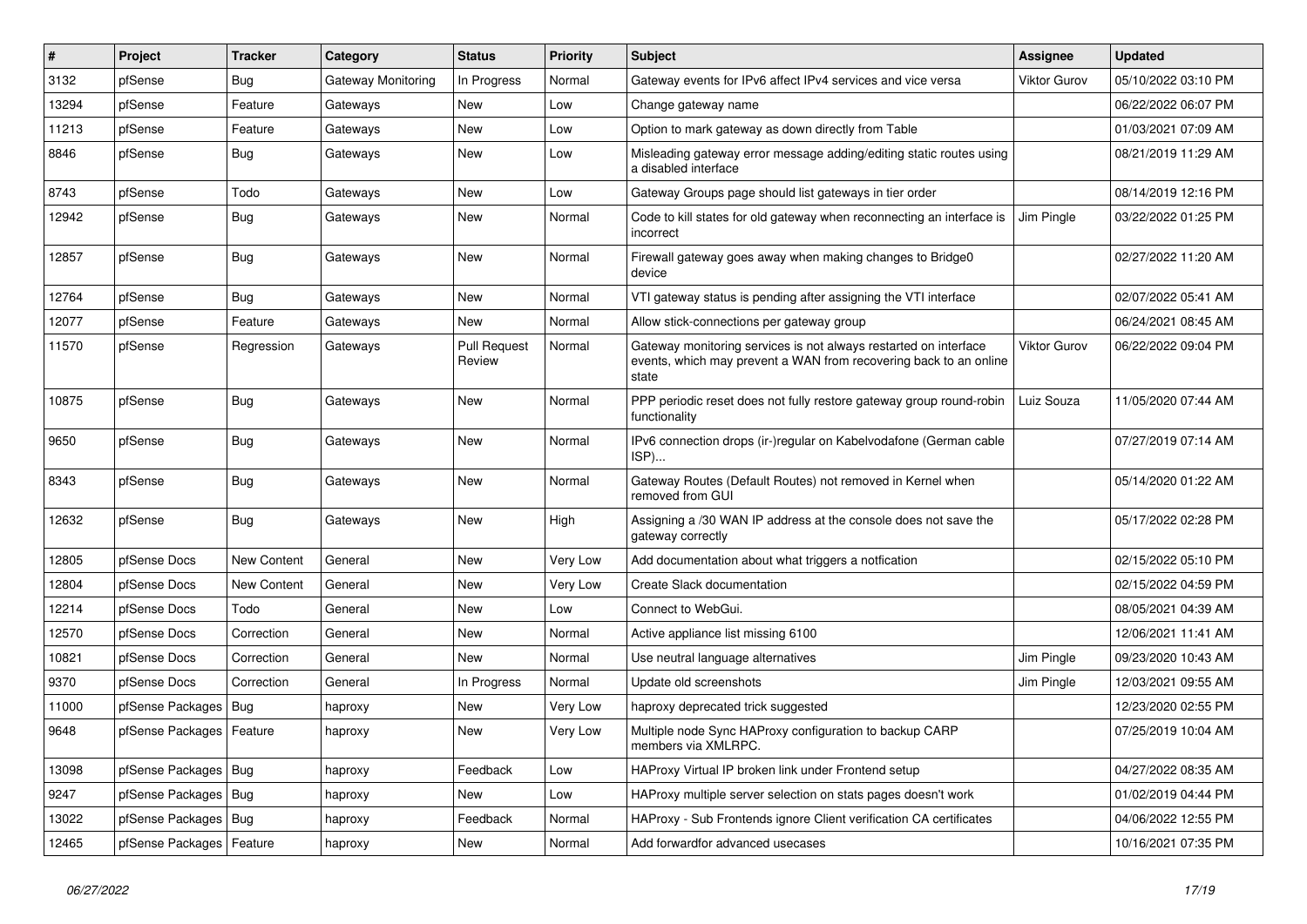| $\vert$ # | Project                    | <b>Tracker</b> | Category | <b>Status</b> | <b>Priority</b> | Subject                                                                                             | <b>Assignee</b>     | <b>Updated</b>      |
|-----------|----------------------------|----------------|----------|---------------|-----------------|-----------------------------------------------------------------------------------------------------|---------------------|---------------------|
| 12427     | pfSense Packages           | Todo           | haproxy  | New           | Normal          | ha-proxy: action order in the GUI is not keeped in the resulting<br>ha-proxy configuration          |                     | 10/06/2021 07:02 AM |
| 11937     | pfSense Packages           | Bug            | haproxy  | Feedback      | Normal          | HAproxy "Use Client-IP" option breaks Captive Portal                                                | Viktor Gurov        | 06/22/2021 08:48 AM |
| 11756     | pfSense Packages           | Bug            | haproxy  | Feedback      | Normal          | HaProxy does not transfer backend states during reload                                              | <b>Viktor Gurov</b> | 07/14/2021 01:21 PM |
| 11491     | pfSense Packages           | Bug            | haproxy  | Feedback      | Normal          | haproxy-devel v0.62 2 - startup error 'httpchk'                                                     | <b>Viktor Gurov</b> | 06/22/2021 08:46 AM |
| 11036     | pfSense Packages           | Bug            | haproxy  | New           | Normal          | <b>HAproxy ACL</b>                                                                                  |                     | 02/11/2022 11:27 AM |
| 10936     | pfSense Packages   Bug     |                | haproxy  | Feedback      | Normal          | both haproxy/haproxy-devel non-existent option lb-agent-chk                                         |                     | 04/21/2022 12:40 PM |
| 10779     | pfSense Packages           | Feature        | haproxy  | Feedback      | Normal          | HAProxy SSL/TLS Compatibility Mode                                                                  | Viktor Gurov        | 04/22/2022 02:20 AM |
| 10739     | pfSense Packages           | Feature        | haproxy  | Feedback      | Normal          | Update HAproxy-devel package to 2.2 and HAproxy to 2.0                                              | Viktor Gurov        | 10/03/2021 03:53 PM |
| 9599      | pfSense Packages           | Feature        | haproxy  | <b>New</b>    | Normal          | Support for "peers" in HAproxy                                                                      |                     | 06/25/2019 01:47 AM |
| 9500      | pfSense Packages   Bug     |                | haproxy  | New           | Normal          | HAproxy does not delete non-applicable action config                                                |                     | 01/18/2022 06:28 AM |
| 9335      | pfSense Packages           | Bug            | haproxy  | Feedback      | Normal          | Stored XSS in HAProxy / haproxy_listeners_edit.php                                                  | Jim Pingle          | 02/18/2019 09:35 AM |
| 9261      | pfSense Packages           | Bug            | haproxy  | <b>New</b>    | Normal          | haproxy GUI failure                                                                                 |                     | 01/08/2019 12:41 PM |
| 9077      | pfSense Packages           | Feature        | haproxy  | <b>New</b>    | Normal          | haproxy UI: Add seperator lines                                                                     |                     | 10/29/2018 06:06 AM |
| 8982      | pfSense Packages           | Feature        | haproxy  | <b>New</b>    | Normal          | HAproxy ACL support for map in configuration UI                                                     |                     | 06/25/2019 01:49 AM |
| 8902      | pfSense Packages           | Bug            | haproxy  | <b>New</b>    | Normal          | HAproxy package not use custom DNS for lookup on apply new<br>config                                |                     | 09/16/2018 08:16 AM |
| 8869      | pfSense Packages           | Feature        | haproxy  | <b>New</b>    | Normal          | HAproxy should use RFC 7919 DH parameter files                                                      |                     | 10/17/2018 10:46 AM |
| 8232      | pfSense Packages           | Feature        | haproxy  | <b>New</b>    | Normal          | different ssl options based on the sni name                                                         |                     | 01/30/2019 10:36 AM |
| 8213      | pfSense Packages   Bug     |                | haproxy  | New           | Normal          | acl src file not populated from alias                                                               |                     | 12/21/2017 02:02 PM |
| 8121      | pfSense Packages           | Feature        | haproxy  | New           | Normal          | haproxy, allow to generate backends even they don't seem to be<br>used                              |                     | 11/23/2017 04:04 AM |
| 7686      | pfSense Packages   Feature |                | haproxy  | <b>New</b>    | Normal          | Add option in HAProxy to configure SSL defaults based on the<br>Mozilla SSL Configuration Generator |                     | 08/16/2019 01:09 PM |
| 7462      | pfSense Packages   Bug     |                | haproxy  | <b>New</b>    | Normal          | HAproxy not rebinding properly after WAN DHCP IP change                                             |                     | 01/11/2018 09:15 AM |
| 7039      | pfSense Packages   Bug     |                | haproxy  | Feedback      | Normal          | HAProxy backend configuration does not handle intermediate CAs<br>properly                          |                     | 04/21/2022 12:40 PM |
| 6861      | pfSense Packages   Bug     |                | haproxy  | <b>New</b>    | Normal          | Ha-Proxy duplicated backend used in place of original backend                                       |                     | 02/18/2019 05:30 PM |
| 6784      | pfSense Packages   Bug     |                | haproxy  | <b>New</b>    | Normal          | HAProxy version .48 will not use URL Table Alias for front end<br>listener                          |                     | 02/18/2019 05:32 PM |
| 12354     | pfSense Packages           | Todo           | haproxy  | Feedback      | High            | Update haproxy-devel to mitigate CVE-2021-40346                                                     | Viktor Gurov        | 05/12/2022 08:50 AM |
| 11135     | pfSense Packages           | <b>Bug</b>     | haproxy  | Feedback      | High            | HAproxy OCSP reponse crontab bug                                                                    | Viktor Gurov        | 09/10/2021 11:51 AM |
| 8438      | pfSense Packages           | Bug            | haproxy  | New           | High            | haproxy: can't use ACL for cert with http-response actions                                          |                     | 05/24/2018 01:12 PM |
| 12861     | pfSense Docs               | Correction     | Hardware | New           | Normal          | pfSense hardware tuning guide references obsolete interface loader<br>variable & buffer limits      |                     | 02/23/2022 05:31 PM |